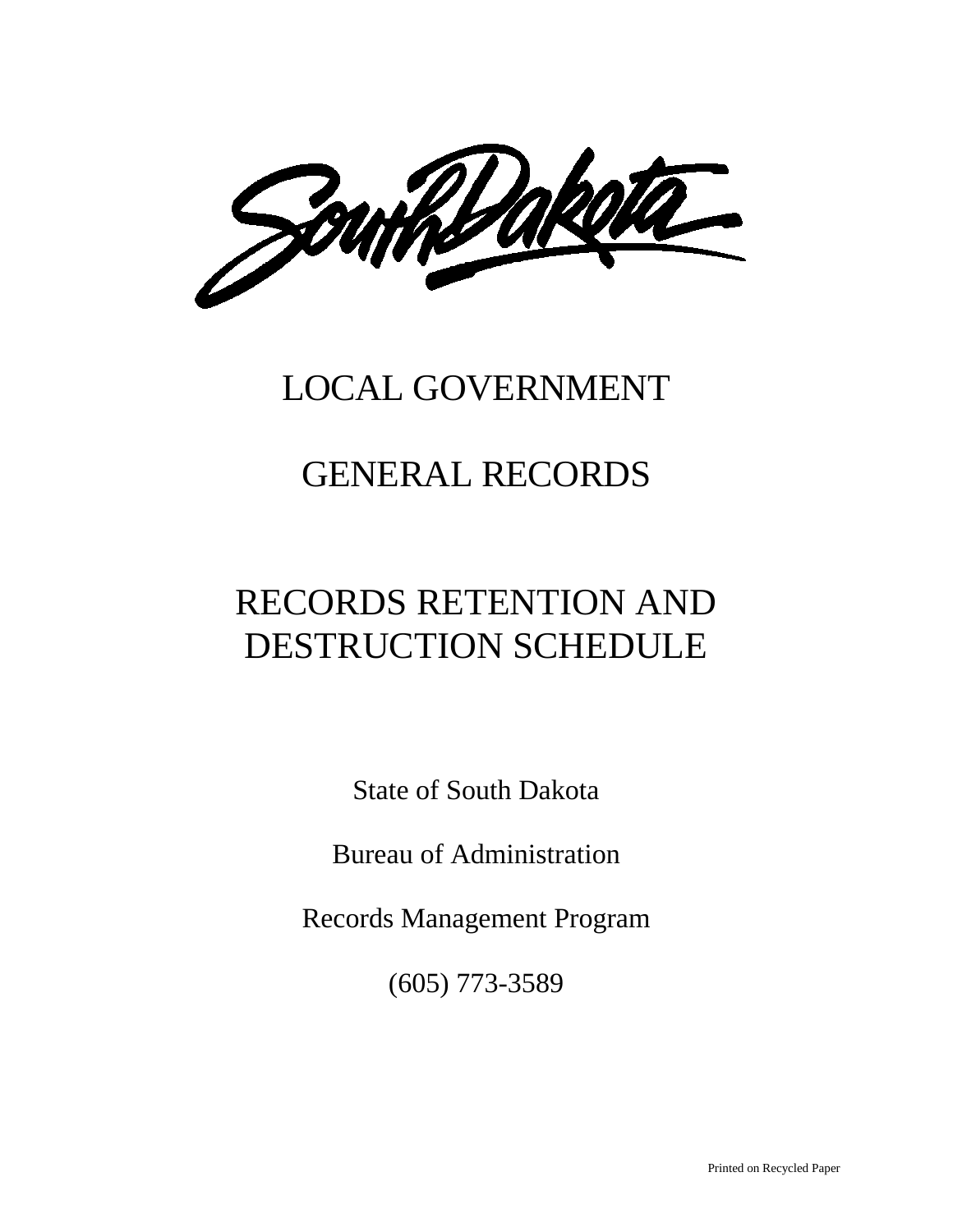

DEPARTMENT OF EXECUTIVE MANAGEMENT

> **BUREAU OF ADMINISTRATION**

**PBM 01234**

**RECORDS MANAGEMENT PROGRAM**

104 South Garfield c/o 500 East Capitol Avenue Pierre, SD 57501-5070 Phone: (605) 773-3589

### MEMORANDUM

- TO: Local Government Agencies
- FROM: Dana Hoffer State Records Manager

SUBJECT: **General Records Retention and Destruction Schedule Manual**

DATE: December 12, 2017

The purpose of the guide is to provide uniform retention and destruction schedule so that Local Government records can be managed efficiently and in compliance with state law, SDCL 1-27-18, which requires local governing bodies to "promote and implement the principles of efficient records management for local records." Local Government officials must also maintain a list of documents which were destroyed.

**24:52:11:04. Destruction of local government records -- Archivist must be notified.** Governing bodies or agencies of any county, city, town, township, district, authority, public corporation, or political subdivision planning to destroy local records, as defined in subdivision (1) of SDCL 1-27-9, shall notify the archivist 30 days before the date of the proposed destruction. Notification shall include the name or title of the records, inclusive dates, information content of the records, and quantity. If the archivist believes the records should be preserved, the archivist shall arrange for transfer of the records to the archives or to a suitable public records storage facility. Transfer of the records may be made at the expense of the state archivist. **This section applies only to the following types of records: records more than 50 years old; records required by the Records Destruction Board to be kept 50 years or longer; annual reports; maps; minutes; and photographs.**

Unless otherwise covered by specific statutes or Local Government policies, the record retention and destruction schedule in this guide apply to "**General Records"** that may be found in Local Government Agencies of the State of South Dakota. They establish the "**Minimum**" amount of time Local Government records must be retained before they can be legally be destroyed. It is up to the governing body of each respective Local Government Agency to set up final review and disposal procedures for records which have reached the end of their retention time.

Finally, if you have any questions about implementing this manual or about your records in general, please contact Records Management at 773-3589.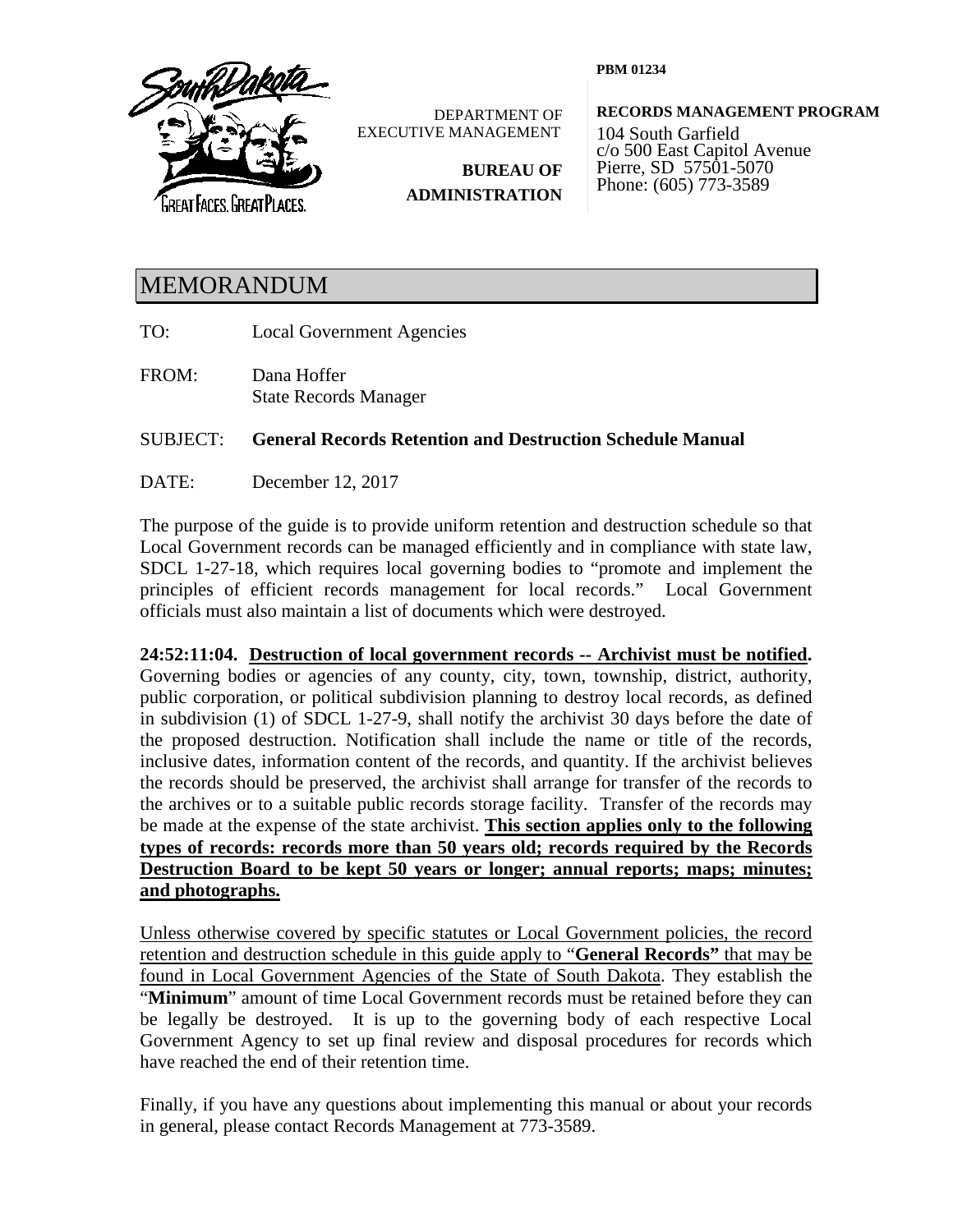### **PREPARED BY:**

Bureau of Administration Records Management Program 104 S Garfield Avenue; Building E Pierre, South Dakota 57501

- If one exists, Local Government Agencies need to refer to their agency specific Retention Manual before using this General Records Retention Manual.
- Local Government Agencies may adopt this Retention Manual as its Records Management Policy for managing "General Records".
- Local Government Agencies may not be required by law to maintain any or all the records listed. Unless otherwise covered by specific statutes or Local Government policies, the record retention and destruction schedule in this guide apply to "**General Records"** that may be found in Local Government Agencies of the State of South Dakota.
- Records retention rules apply to all records, regardless of the media on which they reside.
- If records are being retained only in electronic format, the record must remain accessible for the entire retention requirement.
- Records, whether electronic or paper, relevant to pending or reasonable anticipated litigation must be preserved even if this manual or an agency specific manual allows for its destruction.
- Local Government Agencies are required pursuant to ARSD 24:52:11:04 to notify the State Archivist of planned records destructions.
	- o **Destruction of local government records -- Archivist must be notified.** Governing bodies or agencies of any county, city, town, township, district, authority, public corporation, or political subdivision planning to destroy local records, as defined in subdivision (1) of SDCL 1-27-9, shall notify the archivist 30 days before the date of the proposed destruction. Notification shall include the name or title of the records, inclusive dates, information content of the records, and quantity. **This section applies only to the following types of records: records more than 50 years old; records required by the Records Destruction Board to be kept 50 years or longer; annual reports; maps; minutes; and photographs.**
- Local Government Agencies are **NOT** required to submit a destruction list of records being destroyed to Records Management. Records Management will review a Local Government Agency's list of records that it plans to destroy to ensure the appropriate retention periods have been met. The list should include the following: Record series number and record title as listed in this manual and the inclusive dates of the records being destroyed.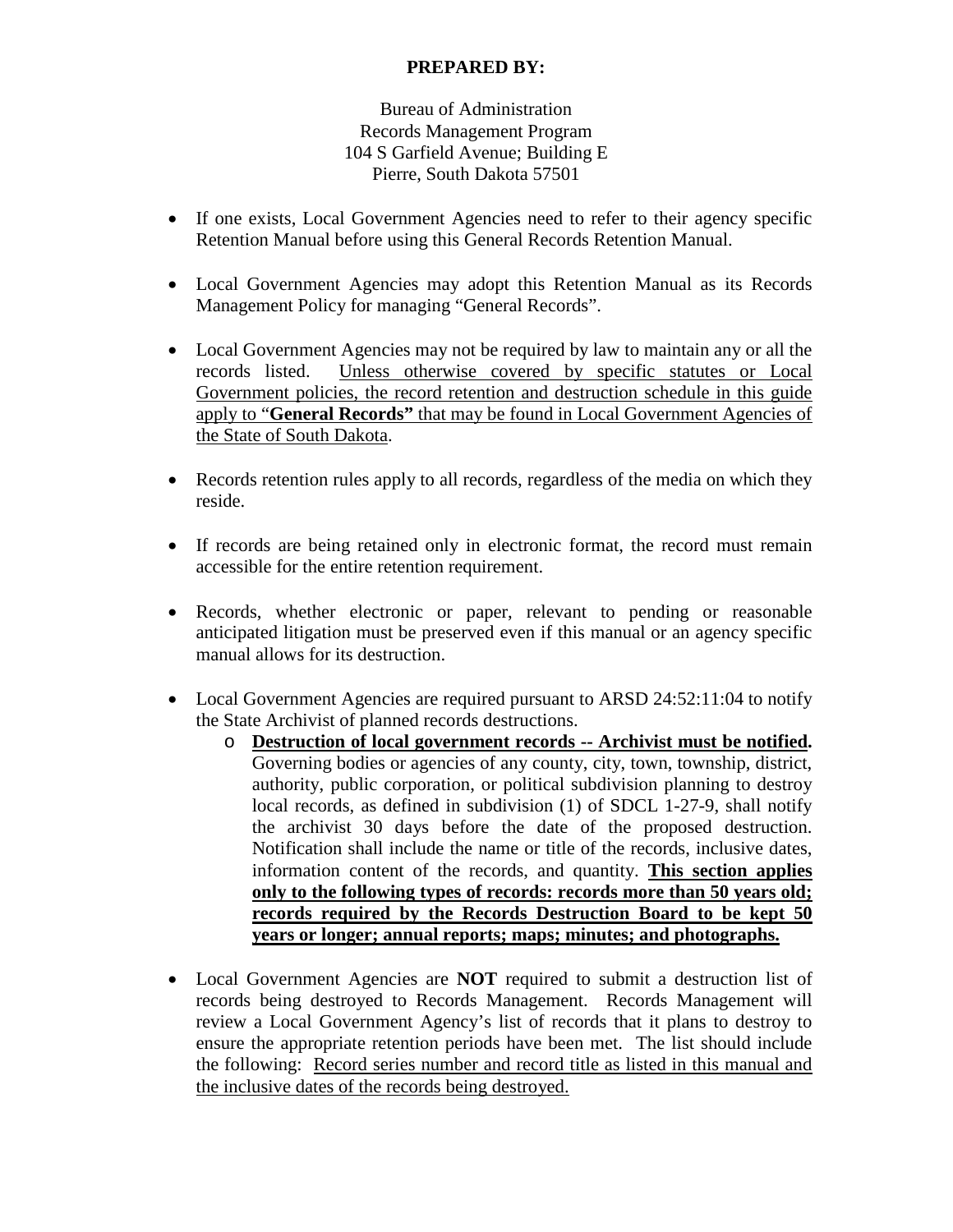# **Contact Information:**<br>State Archives

Records Management<br>Dana Hoffer, Manager 104 S Garfield Ave; Bldg E<br>Pierre, SD 57501 Phone: (605) 773-3589<br>Fax: (605) 773-5955

Chelle Somsen, State Archivist<br>Cultural Heritage Center 900 Governors Drive<br>Pierre, SD 57501 Phone: (605) 773-3615 Fax: (605) 773-6041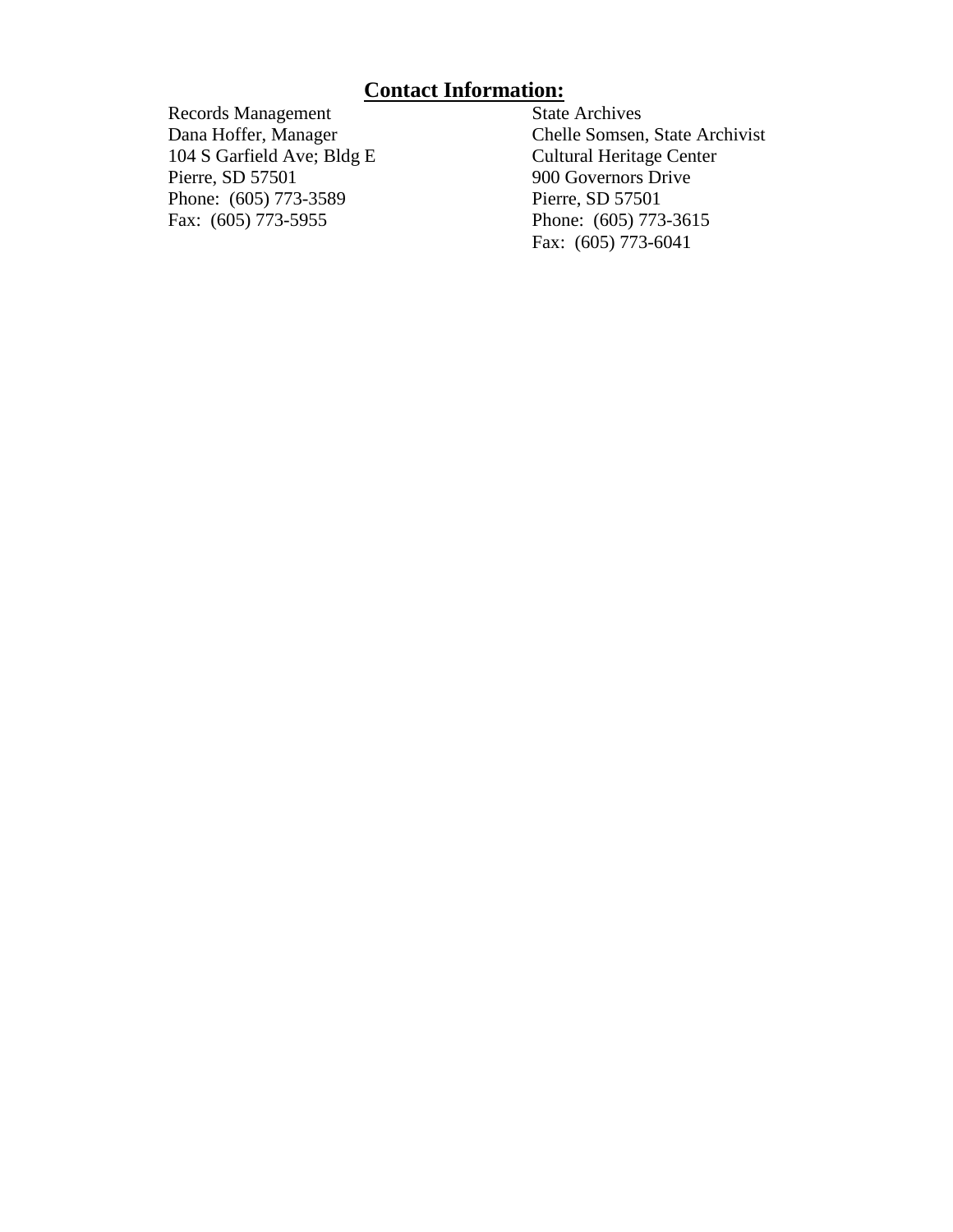### **South Dakota Codified Laws:**

1-27-1. Public records open to inspection and copying. Except as otherwise expressly provided by statute, all citizens of this state, and all other persons interested in the examination of the public records, as defined in § 1-27-1.1, are hereby fully empowered and authorized to examine such public record, and make memoranda and abstracts there from during the hours the respective offices are open for the ordinary transaction of business and, unless federal copyright law otherwise provides, obtain copies of public records in accordance with this chapter.

Each government entity or elected or appointed government official shall, during normal business hours, make available to the public for inspection and copying in the manner set forth in this chapter all public records held by that entity or official.

1-27-1.1. Public records defined. Unless any other statute, ordinance, or rule expressly provides that particular information or records may not be made public, public records include all records and documents, regardless of physical form, of or belonging to this state, any county, municipality, political subdivision, or tax-supported district in this state, or any agency, branch, department, board, bureau, commission, council, subunit, or committee of any of the foregoing. Data which is a public record in its original form remains a public record when maintained in any other form. For the purposes of §§ 1-27- 1 to 1-27-1.15, inclusive, a tax-supported district includes any business improvement district created pursuant to chapter 9-55.

1-27-9. Records management programs--Definition of terms. Terms used in §§ 1-27-9 to 1-27-18, inclusive, mean:

- (1) "Local record," a record of a county, municipality, township, district, authority, or any public corporation or political entity whether organized and existing under charter or under general law, unless the record is designated or treated as a state record under state law;
- (2) "Record," a document, book, paper, photograph, sound recording, or other material, regardless of physical form or characteristics, made or received pursuant to law or ordinance or in connection with the transaction of official business. Library and museum material made or acquired and preserved solely for reference or exhibition purposes, extra copies of documents preserved only for convenience of reference, and stocks of publications and of processed documents are not included within the definition of records as used in §§ 1-27-9 to 1-27-18, inclusive.

1-27-11. Board to supervise destruction of records--State records manager as ex officio member--Permission required for destruction. There is hereby created a board consisting of the commissioner of administration, state auditor, attorney general, auditor-general, and state archivist to supervise and authorize the destruction of records. The state records manager shall also serve as an ex officio member in an advisory capacity only. No record may be destroyed or otherwise disposed of by any agency of the state unless it is determined by majority vote of the board that the record has no further administrative, legal, fiscal, research, or historical value.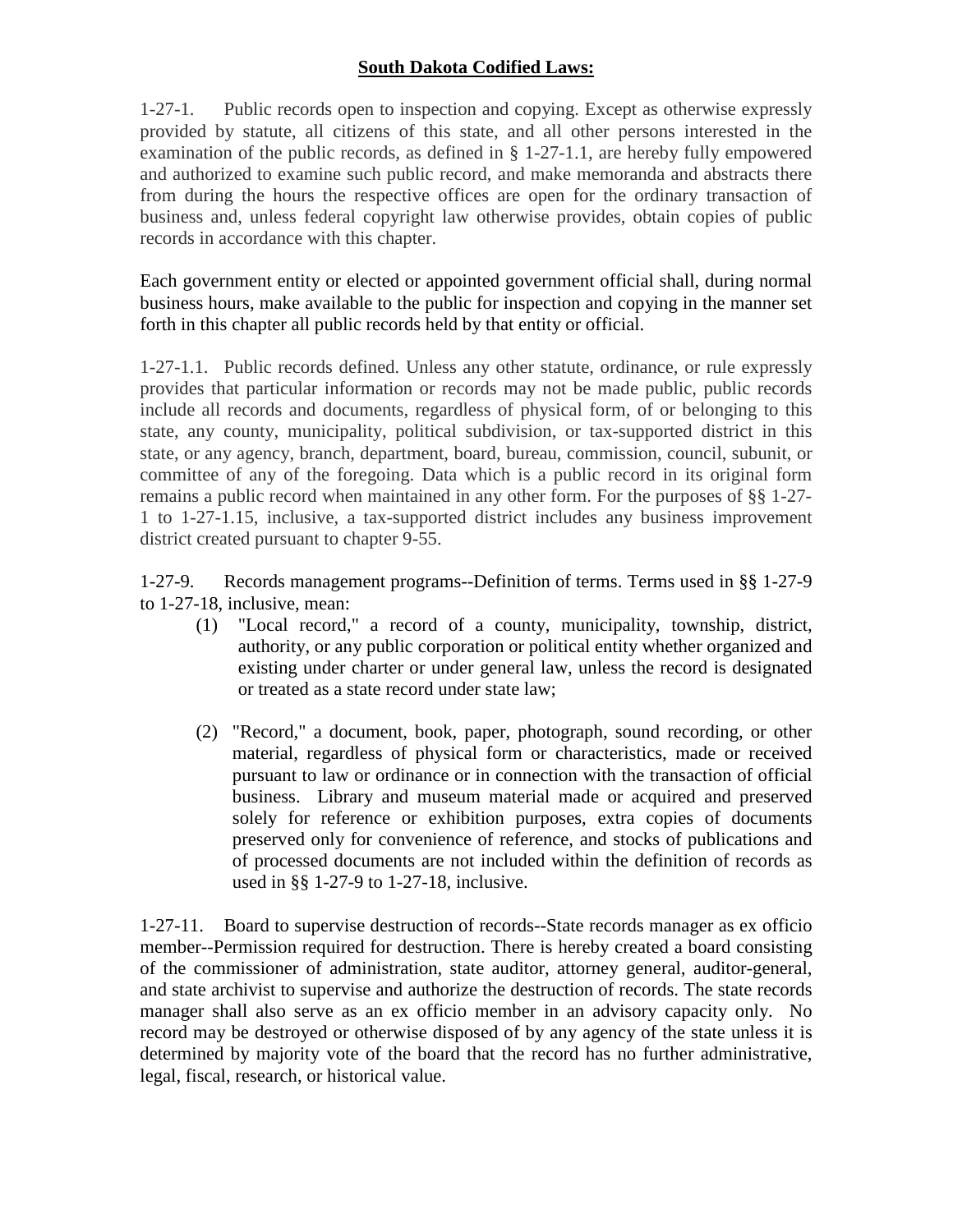1-27-15. Destruction of non-record materials. Any non-record material not included within the definition of records as contained in § 1-27-9 may be destroyed at any time by the agency in possession of such materials without the prior approval of the commissioner of administration.

1-27-18. Local records management programs. The governing body of each county, municipality, township, district, authority, or any public corporation or political entity, whether organized and existing under charter or under general law, shall promote and implement the principles of efficient records management for local records. The governing body may, as far as practical, follow the program established for the management of state records. The commissioner of administration may, upon the request of a governing body, provide advice and assistance in the establishment of a local records management program.

1-27-19. Annual meeting to authorize destruction of political subdivision records-- Record of disposition. The State Record Destruction Board shall meet at least once each year and consider requests of all political subdivisions for the destruction of records and to authorize their destruction as in the case of state records. However, in the case of any records recommended to be destroyed, the board shall require a record to be kept of the disposition of the documents.

1-27-42. Public record officer for the state, county, municipality, township, school district, special district, or other entity. The public record officer for the state is the secretary, constitutional officer, elected official, or commissioner of the department, office, or other division to which a request is directed. The public record officer for a county is the county auditor or the custodian of the record for law enforcement records. The public record officer for a first or second class municipality is the finance officer or the clerk or the custodian of the record for law enforcement records. The public record officer for a third class municipality is the president of the board of trustees or the custodian of the record for law enforcement records. The public record officer for an organized township is the township clerk. The public record officer for a school district is the district superintendent or CEO. The public record officer for a special district is the chairperson of the board of directors. The public record officer for any other entity not otherwise designated is the person who acts in the capacity of the chief financial officer or individual as designated by the entity

6-1-11. Form of certain public records--Duplicate--Computerization. Whenever the creation, maintenance, or storage of any public record is specified by state law for political subdivisions, such record may be in the form of punched cards, magnetic tapes, disks, and other machine-sensible data media within a data processing system. Such records shall be backed up by a duplicate, be accessible to viewing members of the public, and be retained in accordance with all applicable requirements for the retention of manual records. To the extent an office is computerized, the office need not keep a hard, paper copy. If current public records are converted to a computerized format, the political subdivision may destroy those records which the state records destruction board has pursuant to §1-27-19, declared to be of no further administrative, legal, fiscal, research, or historical value.

### **Definitions:**

**Superseded:** To take the place of; replace.

**Obsolete:** No longer in use.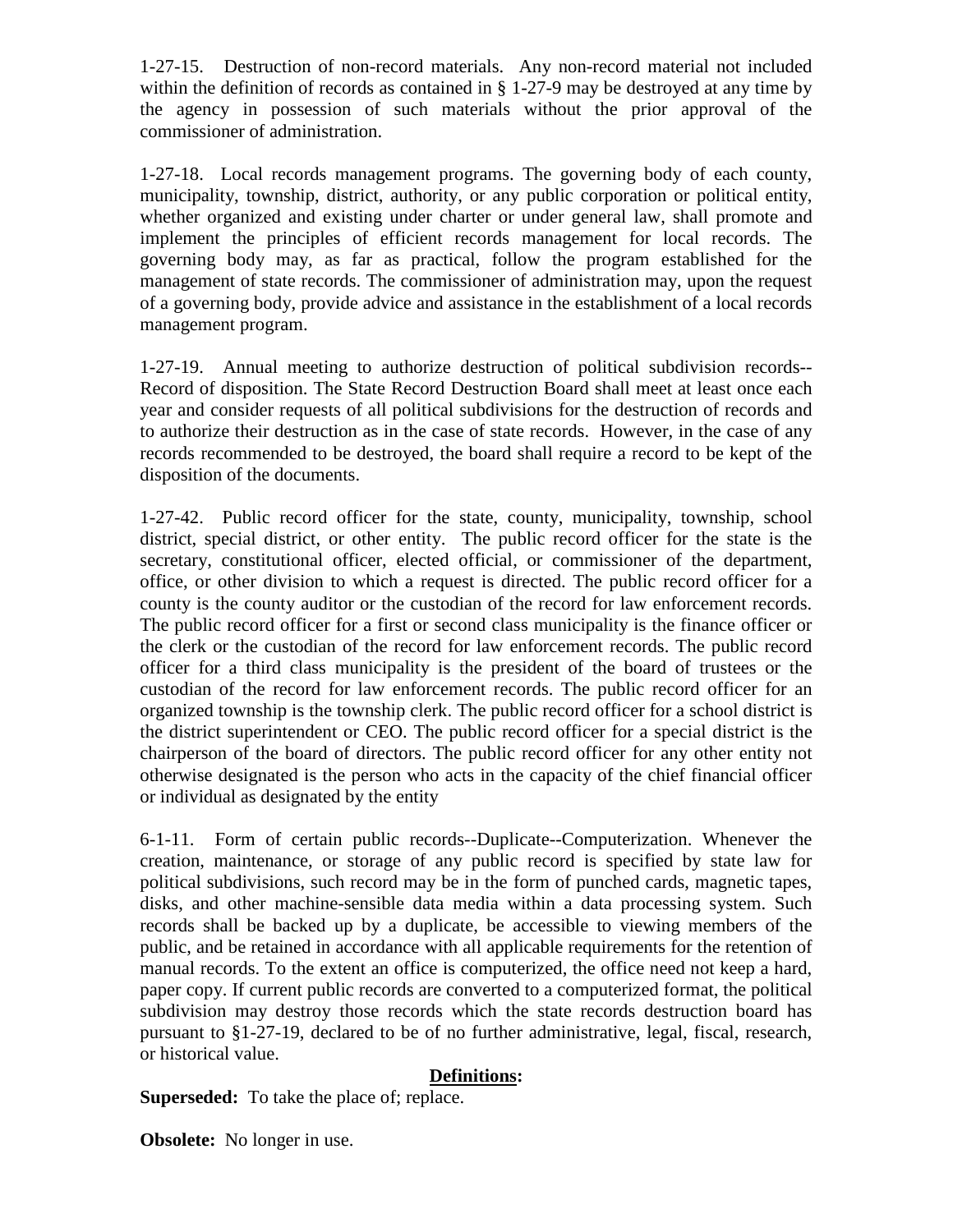## **TABLE OF CONTENTS**

| $LG-1$ .     |                                                               |  |
|--------------|---------------------------------------------------------------|--|
| $LG-2$ .     |                                                               |  |
| $LG-3$ .     |                                                               |  |
| $LG-4.$      |                                                               |  |
| LG-5.        |                                                               |  |
| $LG-6.$      |                                                               |  |
| $LG-7.$      |                                                               |  |
| <b>LG-8.</b> |                                                               |  |
| LG-9.        |                                                               |  |
|              |                                                               |  |
|              |                                                               |  |
|              |                                                               |  |
|              |                                                               |  |
|              |                                                               |  |
|              |                                                               |  |
|              |                                                               |  |
|              |                                                               |  |
|              |                                                               |  |
|              |                                                               |  |
|              | <b>LG-20. CONTINUITY OF OPERATION PLANS/DISASTER RECOVERY</b> |  |
|              |                                                               |  |
|              |                                                               |  |
|              |                                                               |  |
|              |                                                               |  |
|              |                                                               |  |
|              |                                                               |  |
|              |                                                               |  |
|              |                                                               |  |
|              |                                                               |  |
|              |                                                               |  |
|              |                                                               |  |
|              |                                                               |  |
|              |                                                               |  |
|              |                                                               |  |
|              |                                                               |  |
|              |                                                               |  |
|              |                                                               |  |
|              |                                                               |  |
|              |                                                               |  |
|              |                                                               |  |
|              |                                                               |  |
|              |                                                               |  |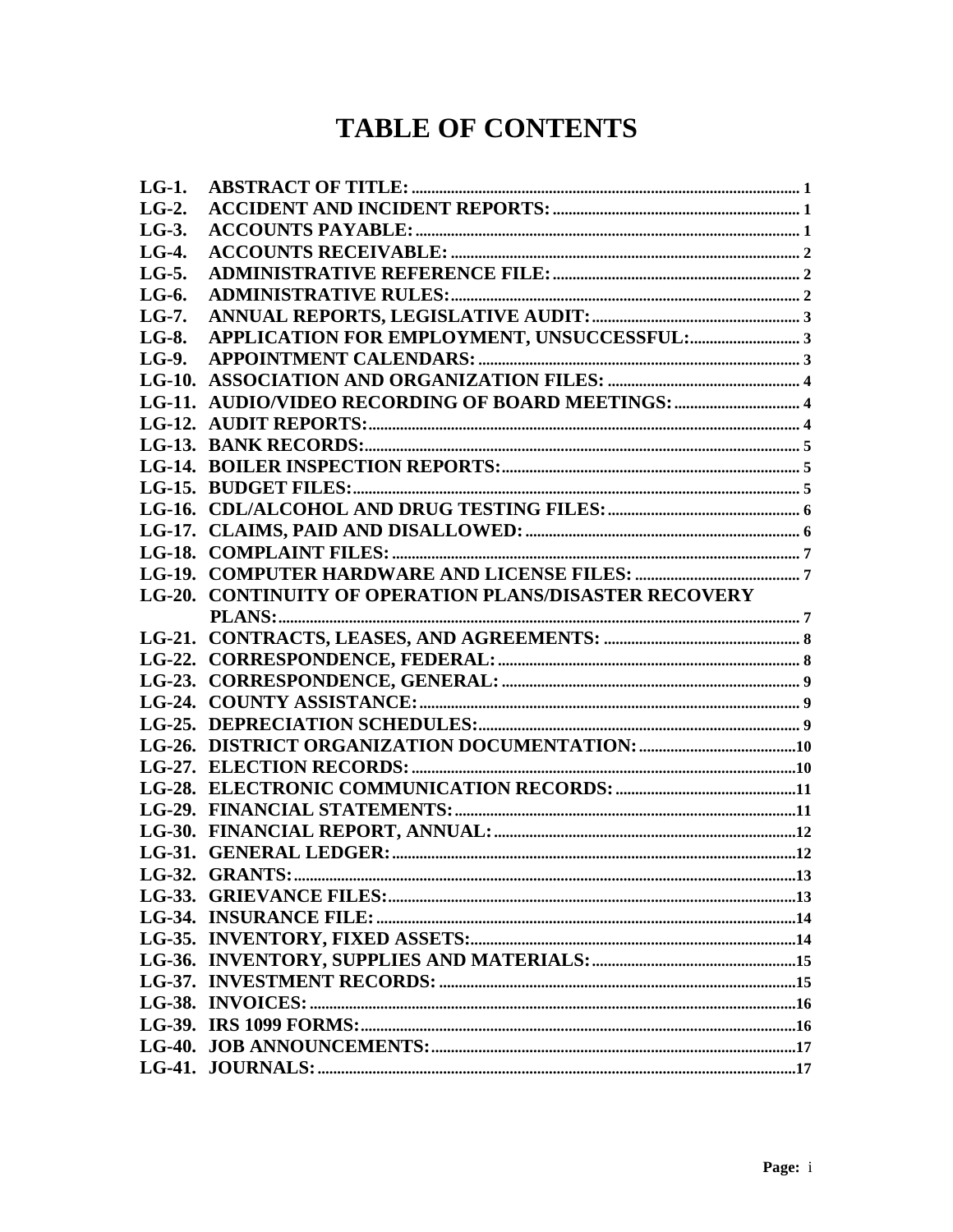| LG-73. WITHHOLDING ALLOWANCE CERT. EMPLOYEE'S (W-4 FORM): .31 |  |
|---------------------------------------------------------------|--|
|                                                               |  |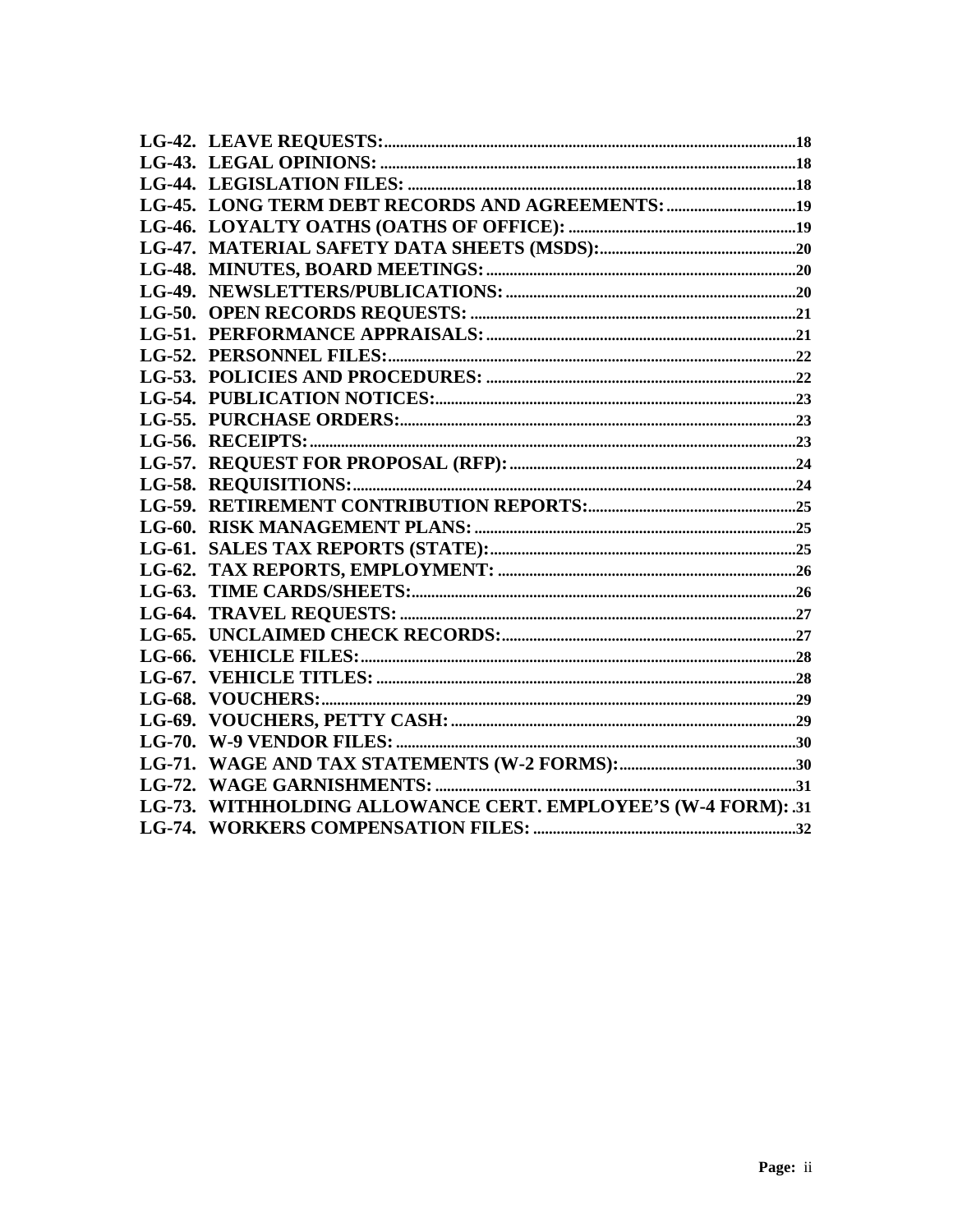**17-012**

**STATE OF SOUTH DAKOTA DEPARTMENT: Local Government RECORDS RETENTION & DIVISION: DESTRUCTION SCHEDULE OFFICE: AUTHORIZATION FORM PROGRAM: (Std Form RM-1 Rev 1/03) RECORDS OFFICER:**

**RM CUSTOMER #:**

**R.D.B.**

### **RECORD AUTHORITY SERIES NO. TITLE---DESCRIPTION---RETENTION AND DESTRUCTION SCHEDULE NUMBER**

### <span id="page-8-0"></span>**LG-1. ABSTRACT OF TITLE:**

This series contains copies of legal titles to property owned by the agency. The titles are used to provide a complete history of land ownership and chronicle passage of ownership. The original document is maintained by the County Register of Deeds. Information may include, but is not limited to: quit claim deeds, powers of attorney, maps of the area, and legal descriptions of property.

**RETENTION:** Retain current. Destroy superseded or obsolete.

### <span id="page-8-1"></span>**LG-2. ACCIDENT AND INCIDENT REPORTS:**

This series contains accident/incident reports involving agencyowned vehicles or agency-owned property. Information may include, but is not limited to: police report, accord form, correspondence, estimates, and adjustment reports. Information is maintained for administrative purposes and to satisfy the statute of limitations.

**RETENTION:** Retain 6 years after closed, then destroy provided no pending litigation.

### <span id="page-8-2"></span>**LG-3. ACCOUNTS PAYABLE:**

This series documents the purchasing and bill paying process. Information may include, but is no limited to: invoices, purchase orders, requisitions, disbursement documents, expense reimbursements forms, copies of vouchers, and supporting documentation. This series is maintained for audit and reference purposes.

**RETENTION:** Retain 4 years, then destroy provided all litigation, claims, and audit findings involving the records have been resolved and final action has been taken.

**17-012**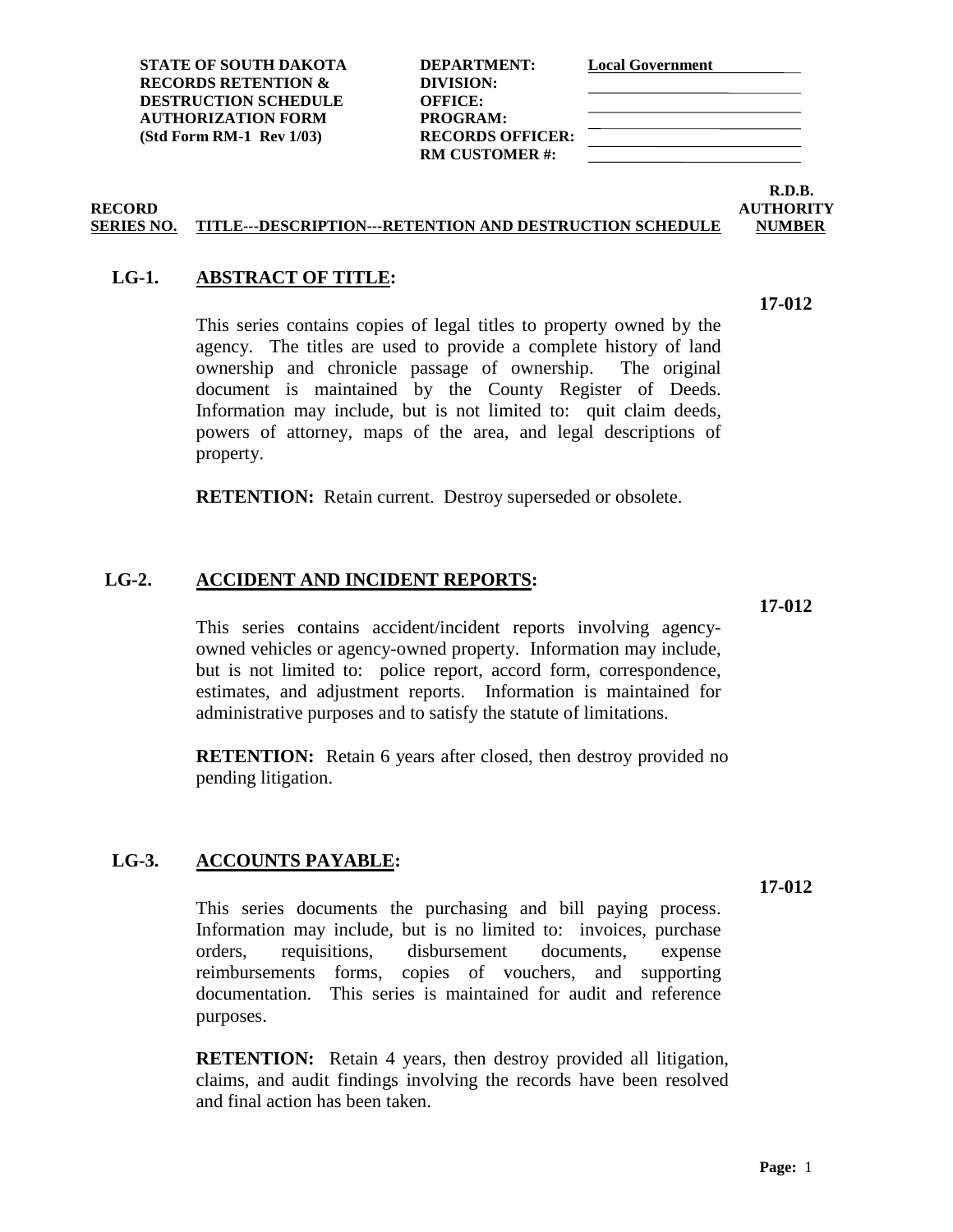| DEPARTMENT:             |
|-------------------------|
| DIVISION:               |
| <b>OFFICE:</b>          |
| PROGRAM:                |
| <b>RECORDS OFFICER:</b> |
| <b>RM CUSTOMER#:</b>    |
|                         |

### **R.D.B. RECORD AUTHORITY**

**17-012**

### **SERIES NO. TITLE---DESCRIPTION---RETENTION AND DESTRUCTION SCHEDULE NUMBER**

### <span id="page-9-0"></span>**LG-4. ACCOUNTS RECEIVABLE:**

This series documents fee receipts and any other monies received through daily transactions. Information may include, but is not limited to: receipts, billing data, and supporting documentation. This record series is maintained to document all income from all sources.

**RETENTION:** Retain 4 years, then destroy provided all litigation, claims, and audit findings involving the records have been resolved and final action has been taken.

### <span id="page-9-1"></span>**LG-5. ADMINISTRATIVE REFERENCE FILE:**

This series contains information used in the daily administration of the agency. Information may include, but is not limited to: meeting agendas, vendor information, mailing lists, equipment, inventory, mailing lists, monthly reports, policies and procedures, research materials, reference manuals, rules and regulations, property management information, logs, and other related information. This record series is maintained for reference purposes.

**RETENTION:** Retain current. Destroy superseded or obsolete.

### <span id="page-9-2"></span>**LG-6. ADMINISTRATIVE RULES:**

This series contains finalized administrative rules promulgated by the agency. They are used for governing the activities of the agency and are documentation for actions taken.

**RETENTION:** Retain current. Destroy superseded or obsolete.

**17-012**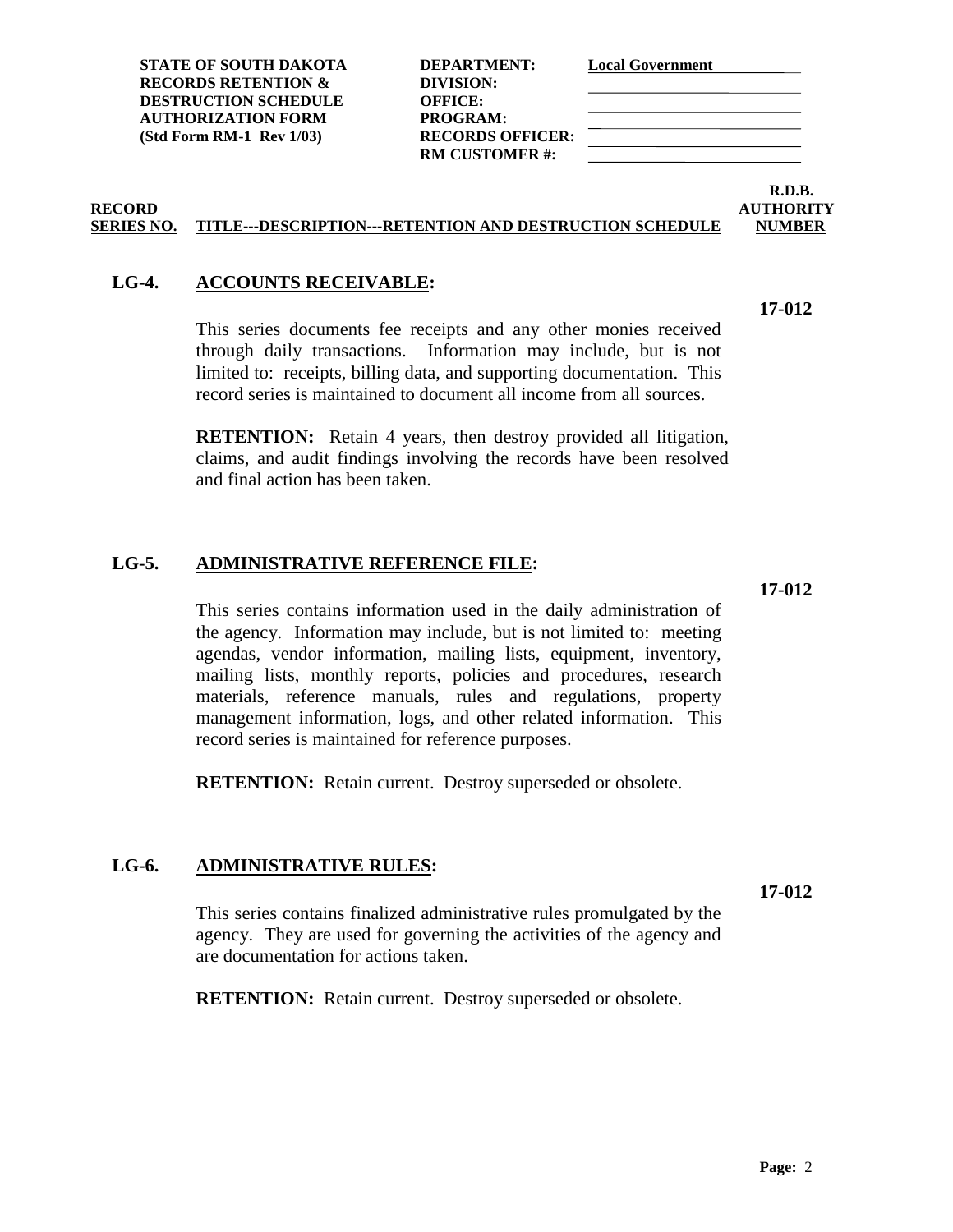**17-012**

This series contains the annual reports filed with Legislative Audit pursuant to South Dakota Codified Law. This record series is maintained for audit purposes. Legislative Audit maintains annual reports permanently.

**RETENTION:** Retain 4 years, then destroy provided all litigation, claims, and audit findings involving the records have been resolved and final action has been taken.

### <span id="page-10-1"></span>**LG-8. APPLICATION FOR EMPLOYMENT, UNSUCCESSFUL:**

This series contains applications completed by individuals seeking employment with the agency who were not hired. Successful applicants' applications become part of their "Personnel File".

**RETENTION:** Retain 3 years, then destroy by shredding provided all litigation, or claims involving the records have been resolved and final action has been taken.

### <span id="page-10-2"></span>**LG-9. APPOINTMENT CALENDARS:**

This series contains appointment calendars, whether electronic or paper. Information includes: date and appointments by hour. The information is maintained to document the time and dates of meetings

**RETENTION:** Retain 2 years, then destroy.

**RECORDS RETENTION & DIVISION: DESTRUCTION SCHEDULE OFFICE: AUTHORIZATION FORM PROGRAM:**

**STATE OF SOUTH DAKOTA DEPARTMENT: Local Government (Std Form RM-1 Rev 1/03) RECORDS OFFICER: RM CUSTOMER #:**

### **RECORD AUTHORITY SERIES NO. TITLE---DESCRIPTION---RETENTION AND DESTRUCTION SCHEDULE NUMBER**

### <span id="page-10-0"></span>**LG-7. ANNUAL REPORTS, LEGISLATIVE AUDIT:**

### **17-012**

**17-012**

**R.D.B.**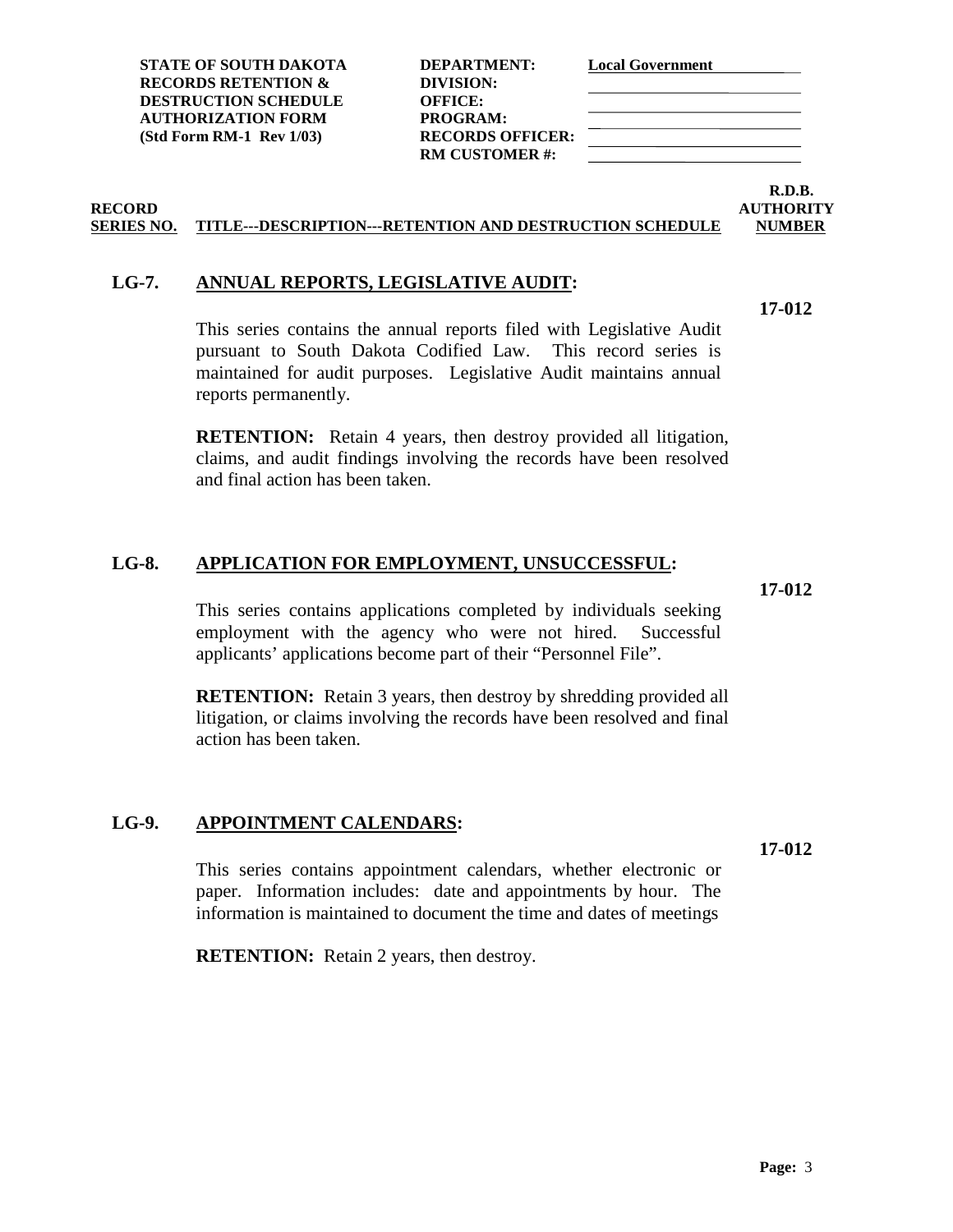**RM CUSTOMER #:**

## <span id="page-11-0"></span>**LG-10. ASSOCIATION AND ORGANIZATION FILES:**

This series may contain current correspondence and newsletters from professional associations and organizations to which the agency belongs. Information may include: minutes of the association or organization meetings, conference agendas, expense reports, participants' names, and examples of other cities' ordinances. They are used for reference purposes concerning ideas and policies suggested and used by the association or organization

**RECORD AUTHORITY SERIES NO. TITLE---DESCRIPTION---RETENTION AND DESTRUCTION SCHEDULE NUMBER**

**RETENTION:** Retain 2 years, then destroy.

### <span id="page-11-1"></span>**LG-11. AUDIO/VIDEO RECORDING OF BOARD MEETINGS:**

This series may contain audio and/or video recordings of board meetings.

**RETENTION:** Retain 90 days in office after minutes have been approved, then destroy.

### <span id="page-11-2"></span>**LG-12. AUDIT REPORTS:**

This series may contain both Department of Legislative Audit and private audit reports concerning the expenditure and administration of funds. This record series is maintained for identifying problem areas and discrepancies so that corrective measures can be taken. The auditing agency also maintains a copy of the report. Legislative Audit maintains audit reports permanently.

**RETENTION:** Retain 3 years, then destroy.

**17-012**

**R.D.B.**

**17-012**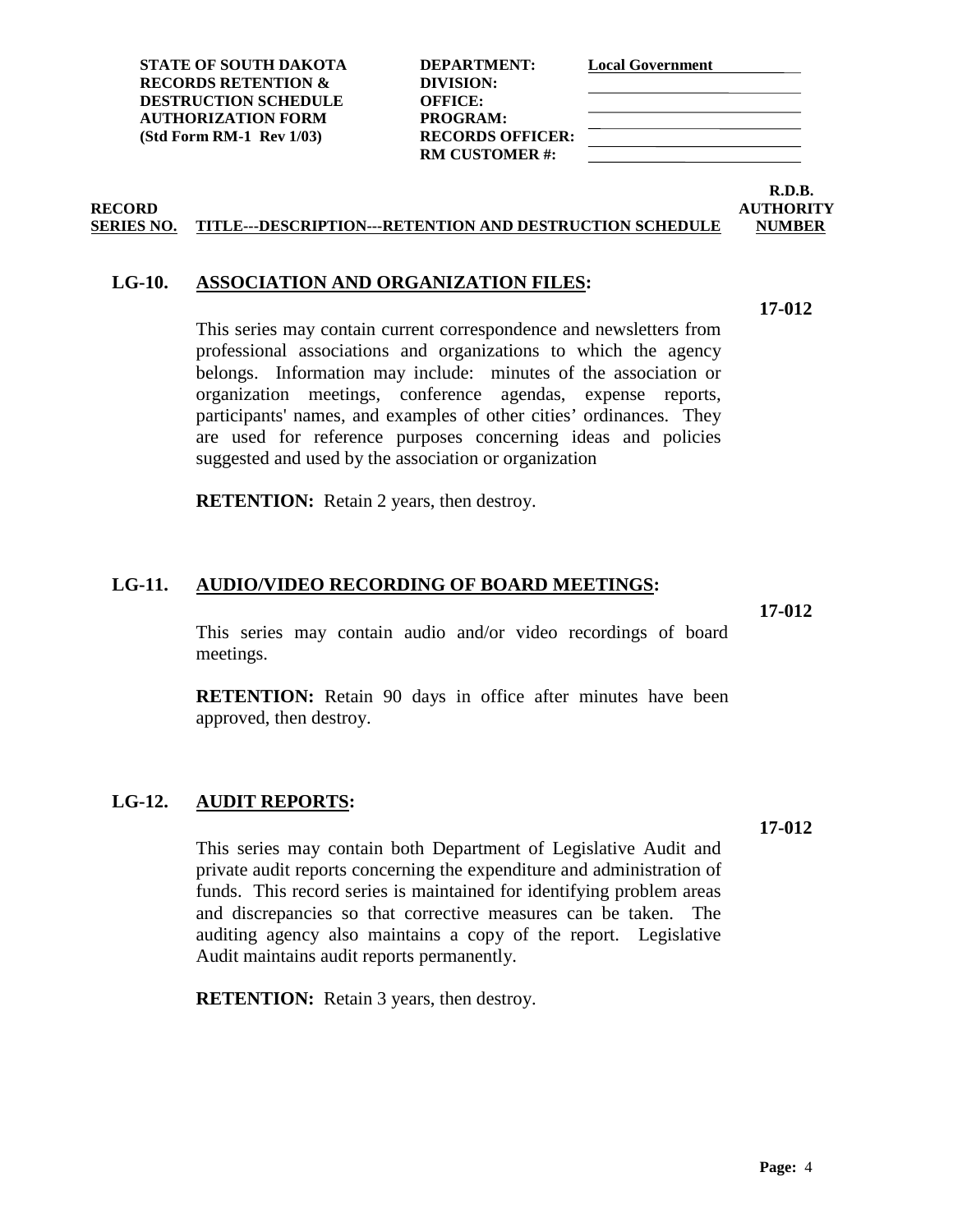**STATE OF SOUTH DAKOTA DEPARTMENT: Local Government RECORDS RETENTION & DIVISION: DESTRUCTION SCHEDULE OFFICE: AUTHORIZATION FORM PROGRAM: (Std Form RM-1 Rev 1/03) RECORDS OFFICER:**

**RM CUSTOMER #:**

### **R.D.B. RECORD AUTHORITY**

### **SERIES NO. TITLE---DESCRIPTION---RETENTION AND DESTRUCTION SCHEDULE NUMBER**

### <span id="page-12-0"></span>**LG-13. BANK RECORDS:**

This series documents banking transactions. Information may include, but is not limited to: bank statements, bank reconciliation, cash receipt transmittals, cancelled checks and warrants, check stubs, duplicate copies of checks, deposit slips, check registers, registered warrants, warrants, and warrant registers. This series is maintained to verify the checks written and reconciliation of accounts. It is also used for audit and reference purposes.

**RETENTION:** Retain 4 years, then destroy provided all litigation, claims, and audit findings involving the records have been resolved and final action has been taken.

### <span id="page-12-1"></span>**LG-14. BOILER INSPECTION REPORTS:**

This series contains boiler inspection reports issued by the State. They are maintained to certify that boiler inspections have been completed for the period. Information may include: boiler number, date inspected, expiration date, location, pressure reading, inspector's name, and insurance company. The State Department of Public Safety maintains boiler inspection information for two years.

**RETENTION:** Retain current. Destroy superseded or obsolete.

### <span id="page-12-2"></span>**LG-15. BUDGET FILES:**

This record series may contain budget forms, budget requests, operating budgets, and related working papers. The information is used throughout the year in monitoring program activities and when preparing future budgets.

**RETENTION:** Retain 3 years, then destroy.

**17-012**

**17-012**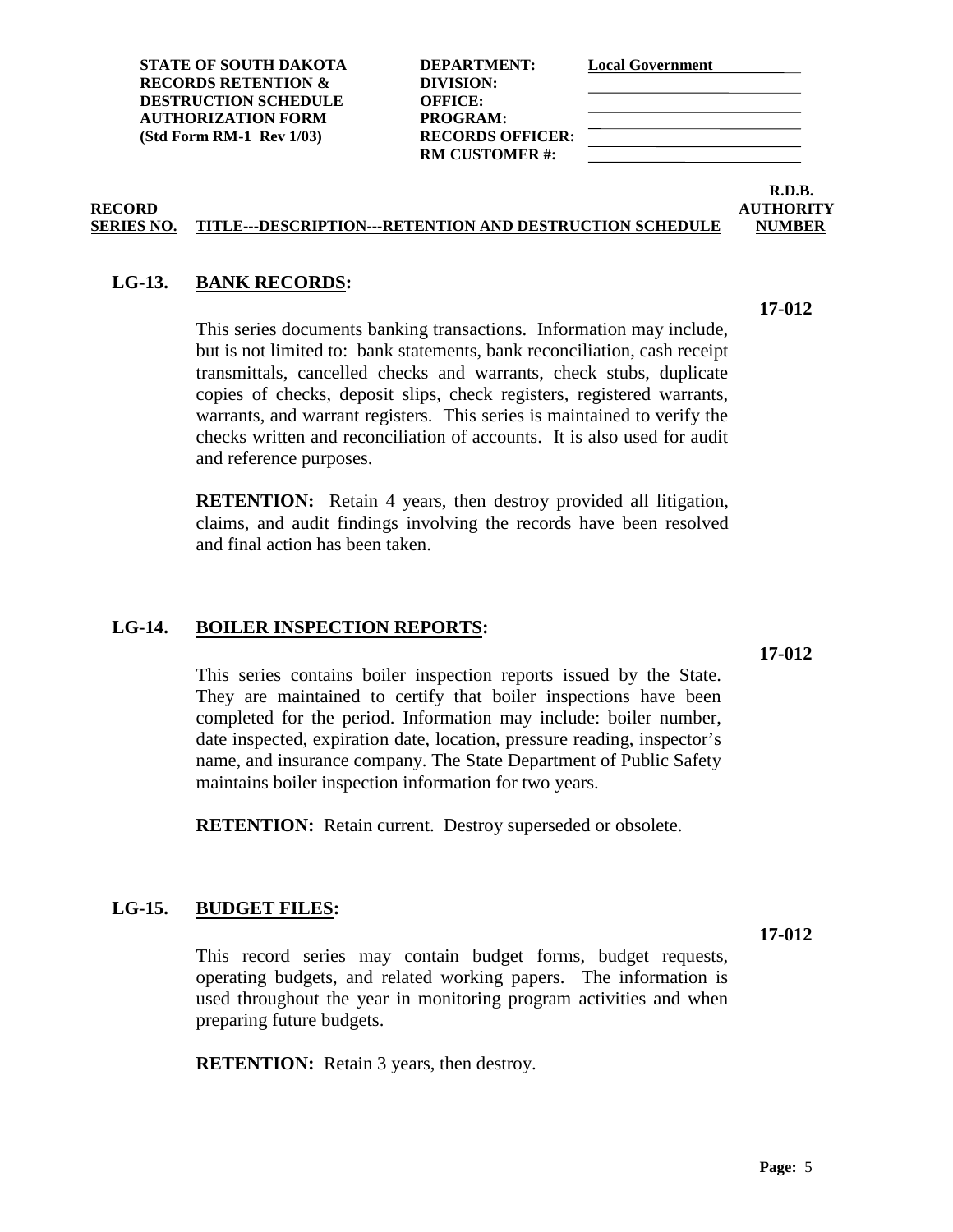| DEPARTMENT:             |
|-------------------------|
| DIVISION:               |
| <b>OFFICE:</b>          |
| <b>PROGRAM:</b>         |
| <b>RECORDS OFFICER:</b> |
| <b>RM CUSTOMER #:</b>   |
|                         |

**R.D.B. RECORD AUTHORITY**

### **SERIES NO. TITLE---DESCRIPTION---RETENTION AND DESTRUCTION SCHEDULE NUMBER**

### <span id="page-13-0"></span>**LG-16. CDL/ALCOHOL AND DRUG TESTING FILES:**

**17-012**

This series contains CDL drug and alcohol test records. Information may include: test results, documentation of refusals, substance abuse professional (SAP) reports, follow-up tests and schedules, information obtained from previous employers, and records related to the alcohol and controlled substances collection process. This record series is maintained pursuant to 49 CFR Part 40 Subpart P.

**RETENTION:** Retain records of alcohol test results indicating an alcohol concentration of 0.02 or greater; records of verified positive drug test results; documentation of refusals to take required alcohol and/or drug tests; SAP reports, and all follow-up tests and schedules for follow-up tests for 5 years, then destroy.

Retain information obtained from previous employers under §40.25 concerning drug and alcohol test results of employees for 3 years, then destroy.

Retain records related to the alcohol and controlled substance collection process for 2 years, then destroy.

Retain records of negative and cancelled drug test results and alcohol test results with a concentration of less than 0.02 for 1 year, then destroy.

### <span id="page-13-1"></span>**LG-17. CLAIMS, PAID AND DISALLOWED:**

**17-012**

This series documents claims submitted for payment by vendors. Information in the file may include: vendor number, date, description, total, project number, expenses, and purchase order number.

**RETENTION:** Retain 4 years, then destroy provided all litigation, claims, and audit findings involving the records have been resolved and final action has been taken.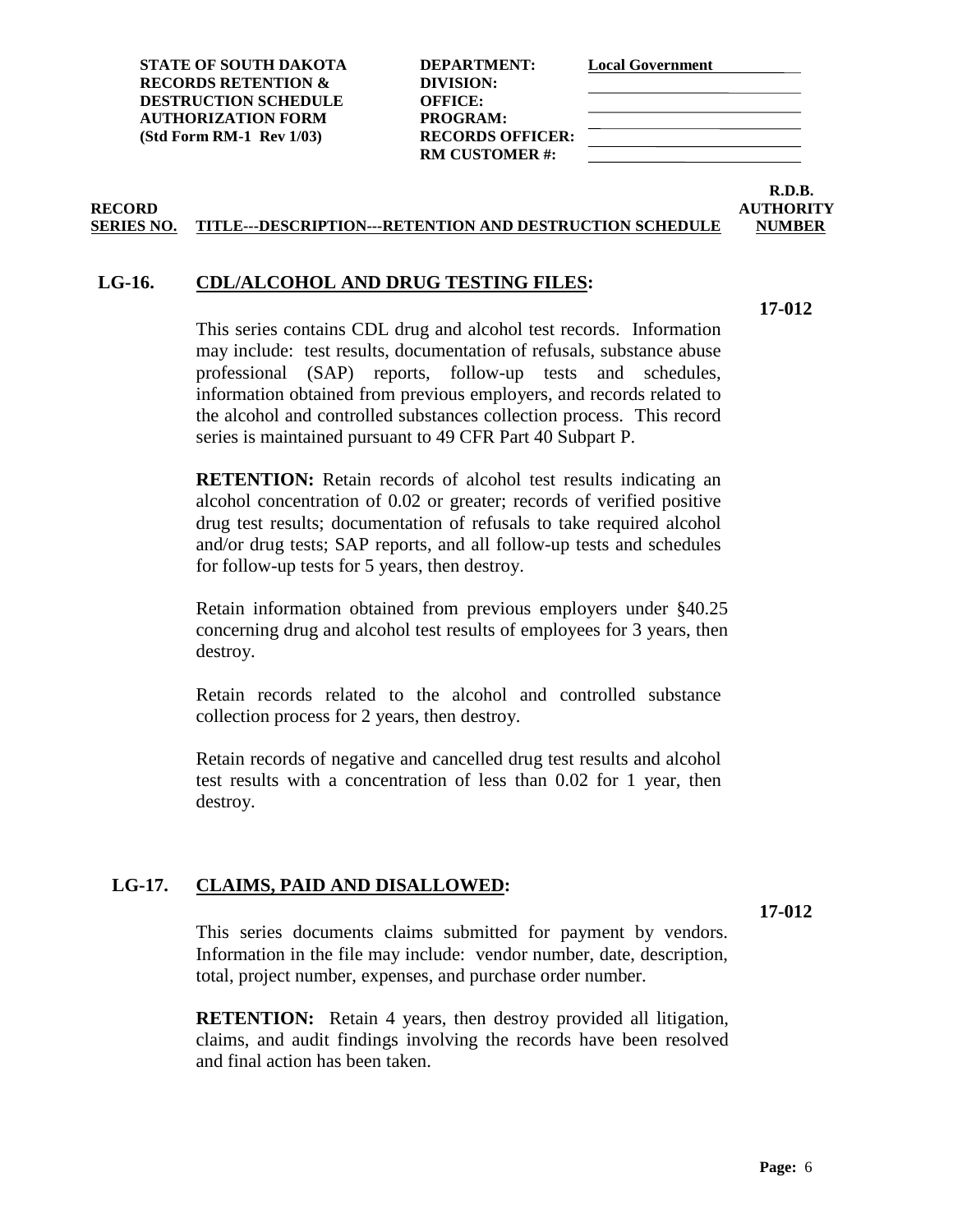**RM CUSTOMER #:**

**R.D.B.**

**17-012**

### **RECORD AUTHORITY SERIES NO. TITLE---DESCRIPTION---RETENTION AND DESTRUCTION SCHEDULE NUMBER**

### <span id="page-14-0"></span>**LG-18. COMPLAINT FILES:**

This series contains complaints filed against the agency. Information may include: letter of complaint, notes, investigation, findings, and corrective action. This record series is used for compliance purposes.

**RETENTION:** Retain current in office. Destroy after 6 years provided no pending litigation or claims.

### <span id="page-14-1"></span>**LG-19. COMPUTER HARDWARE AND LICENSE FILES:**

**17-012**

This series contains software and hardware licensing agreements and hardware files. Information may include: licensing information, certificate of authenticity, manuals; and hardware serial numbers, inventory control number, system configurations, parts' number, original disk, and warranty information. This record series is used for maintaining the computers, for copyright laws, and permissions to use the software.

**RETENTION:** HARDWARE FILES: Retain current in office. Transfer when hardware has been sold or has been declared surplus.

LICENSE FILES AND MANUALS: Retain current in office. Destroy or transfer superseded or obsolete.

### <span id="page-14-2"></span>**LG-20. CONTINUITY OF OPERATION PLANS/DISASTER RECOVERY PLANS:**

**17-012**

This series may contain Continuity of Operation Plans (COOP) and Disaster Recovery Plans.

**RETENTION:** Retain current.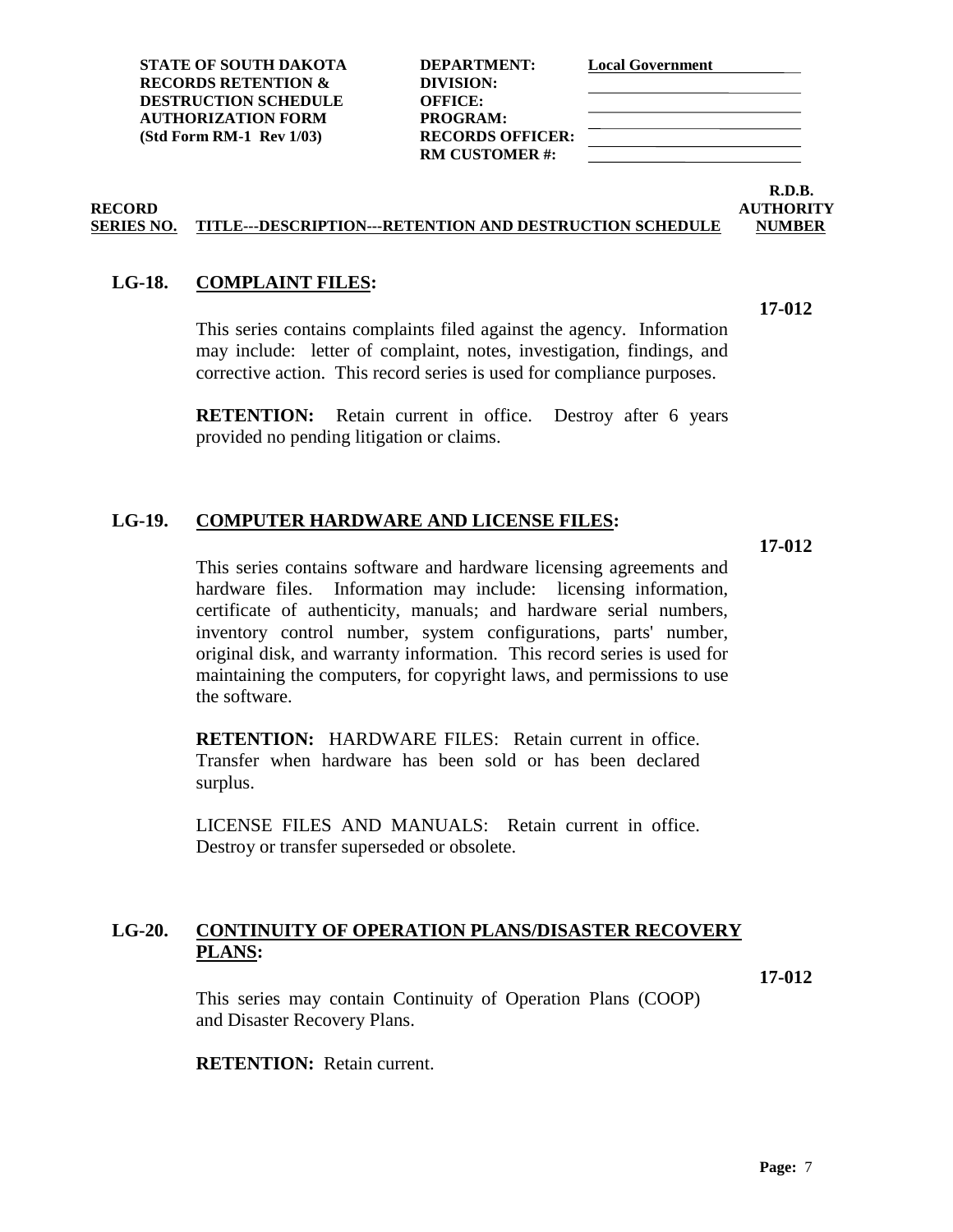| DEPARTMENT:           |
|-----------------------|
| DIVISION:             |
| <b>OFFICE:</b>        |
| <b>PROGRAM:</b>       |
| RECORDS OFFICER:      |
| <b>RM CUSTOMER #:</b> |
|                       |

### **R.D.B. RECORD AUTHORITY**

### **SERIES NO. TITLE---DESCRIPTION---RETENTION AND DESTRUCTION SCHEDULE NUMBER**

### <span id="page-15-0"></span>**LG-21. CONTRACTS, LEASES, AND AGREEMENTS:**

This series contains reference copies of contracts, leases, and agreements in which the agency may have an interest. It also contains the agency's copy of contracts, leases, and agreements between the agency and other parties. Information may include: terms and conditions of the contracts and agreements, effective dates, costs, and funding sources. This record series is maintained for reference and audit purposes.

**RETENTION:** Retain originals current in office. Destroy 6 years after terminated provided all litigation, claims, and audit findings involving the records have been resolved and final action has been taken.

Retain reference copies current in office. Destroy terminated.

### <span id="page-15-1"></span>**LG-22. CORRESPONDENCE, FEDERAL:**

### **17-012**

This series contains both copies and originals of letters and memorandums sent to and received from any Federal agency. This record series is maintained for reference and for possible use when federal litigation, claims, or audits are pending

**RETENTION:** Retain 4 years, then destroy provided all litigation, claims, and audit findings involving the records have been resolved and final action has been taken.

(Note: When litigation, claims, or audits are complete maintain for an additional 3 years, then destroy.)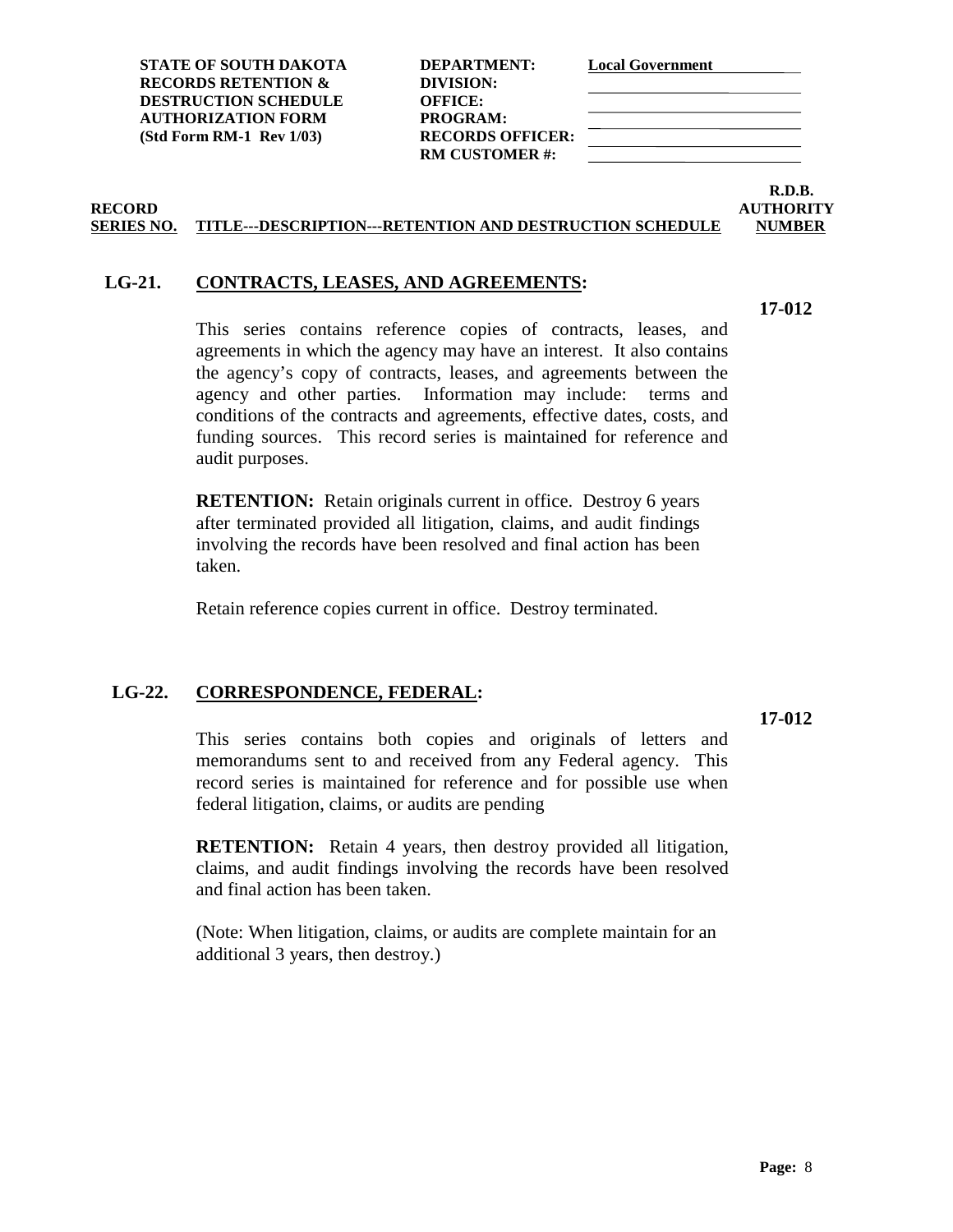**RM CUSTOMER #:**

### **R.D.B. RECORD AUTHORITY**

**17-012**

### **SERIES NO. TITLE---DESCRIPTION---RETENTION AND DESTRUCTION SCHEDULE NUMBER**

### <span id="page-16-0"></span>**LG-23. CORRESPONDENCE, GENERAL:**

This series contains both copies of letters and memorandums sent and the originals of letters and memorandums received. This record series is maintained for occasional reference and documentation.

**RETENTION:** Retain 2 years, then destroy.

### <span id="page-16-1"></span>**LG-24. COUNTY ASSISTANCE:**

**17-012**

This series documents the funds received from the counties for operating expenses. The funds are used to hire employees, purchase supplies, and carry out programs. Before receiving such funds, agencies may be required to file with the county commission a financial statement for the last 3 years itemizing the amount of funds received and how they were disbursed.

**RETENTION:** Retain 4 years, then destroy provided all litigation, claims, and audit findings involving the records have been resolved and final action has been taken.

### <span id="page-16-2"></span>**LG-25. DEPRECIATION SCHEDULES:**

**17-012**

This series contains schedules of depreciation for each piece of depreciable property and a master list of property, including assets which may be held for resale.

**RETENTION:** Retain 4 years, then destroy provided all litigation, claims, and audit findings involving the records have been resolved and final action has been taken.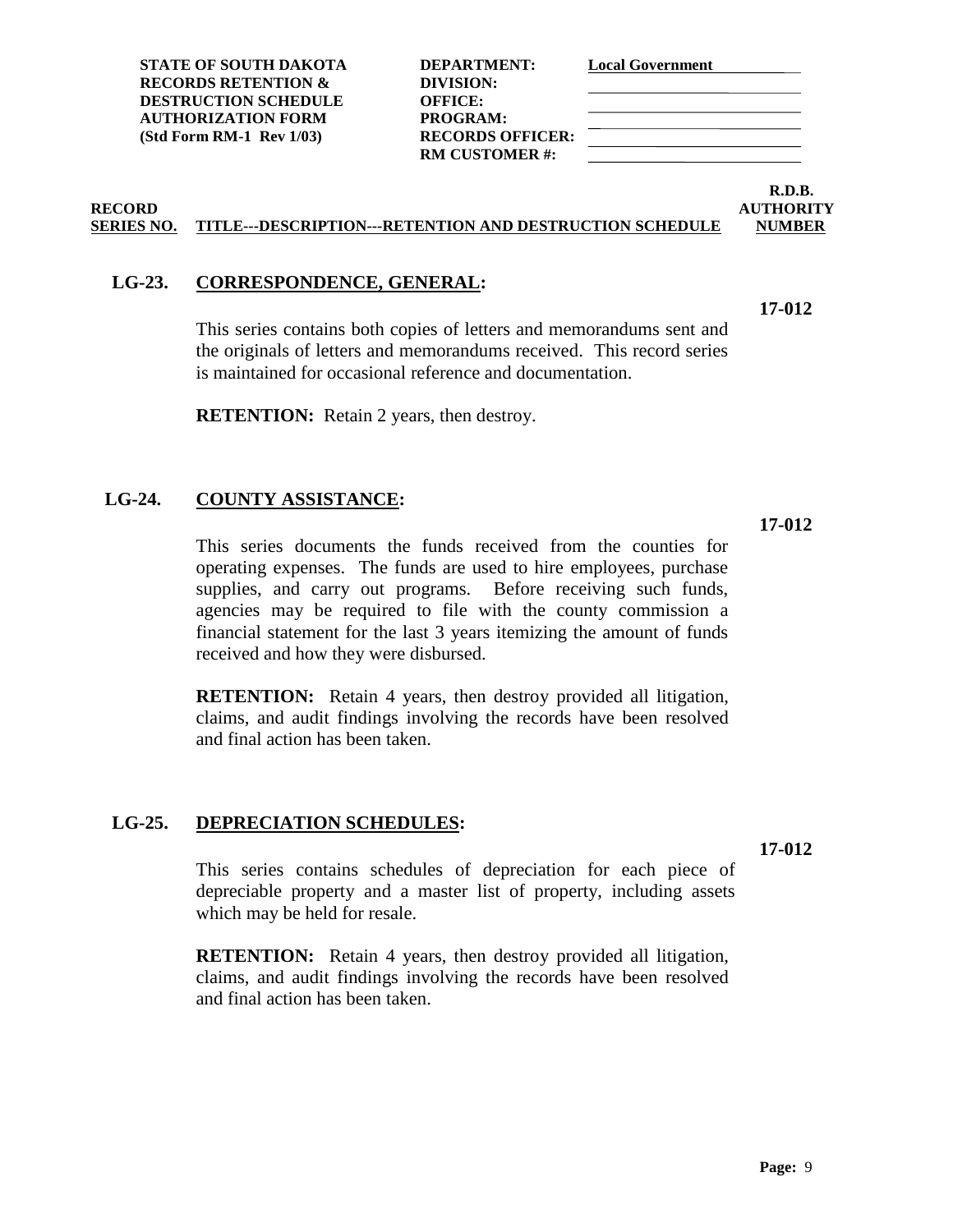**RM CUSTOMER #:**

## <span id="page-17-0"></span>**LG-26. DISTRICT ORGANIZATION DOCUMENTATION:**

This series contains information surrounding the creation of the district, including the original and subsequent certificates of organization covering addition of territory, change in district names, etc.

**RETENTION:** Retain for the life of the District, then destroy.

### <span id="page-17-1"></span>**LG-27. ELECTION RECORDS:**

This series contains documentation pertaining to elections. Information may include, but is not limited to: calendars, maps, worker and candidate instruction booklets, absentee precinct forms and documents, ballot distribution receipts, ballots, election returns, election notices, nominating petitions, and poll books.

**RETENTION:** Retain election returns 10 years in office, then transfer to State Archives for final disposition.

Retain contested ballots, nominating petitions, and recount petitions 1 year in office after recount, if any, then destroy provided all remedies provided by SDCL Chapters 12-21 and 12-22 have been exhausted.

Retain all other election information 60 days after election and/or recount, then destroy provided no litigation is pending.

**RECORD AUTHORITY SERIES NO. TITLE---DESCRIPTION---RETENTION AND DESTRUCTION SCHEDULE NUMBER**

**R.D.B.**

**17-012**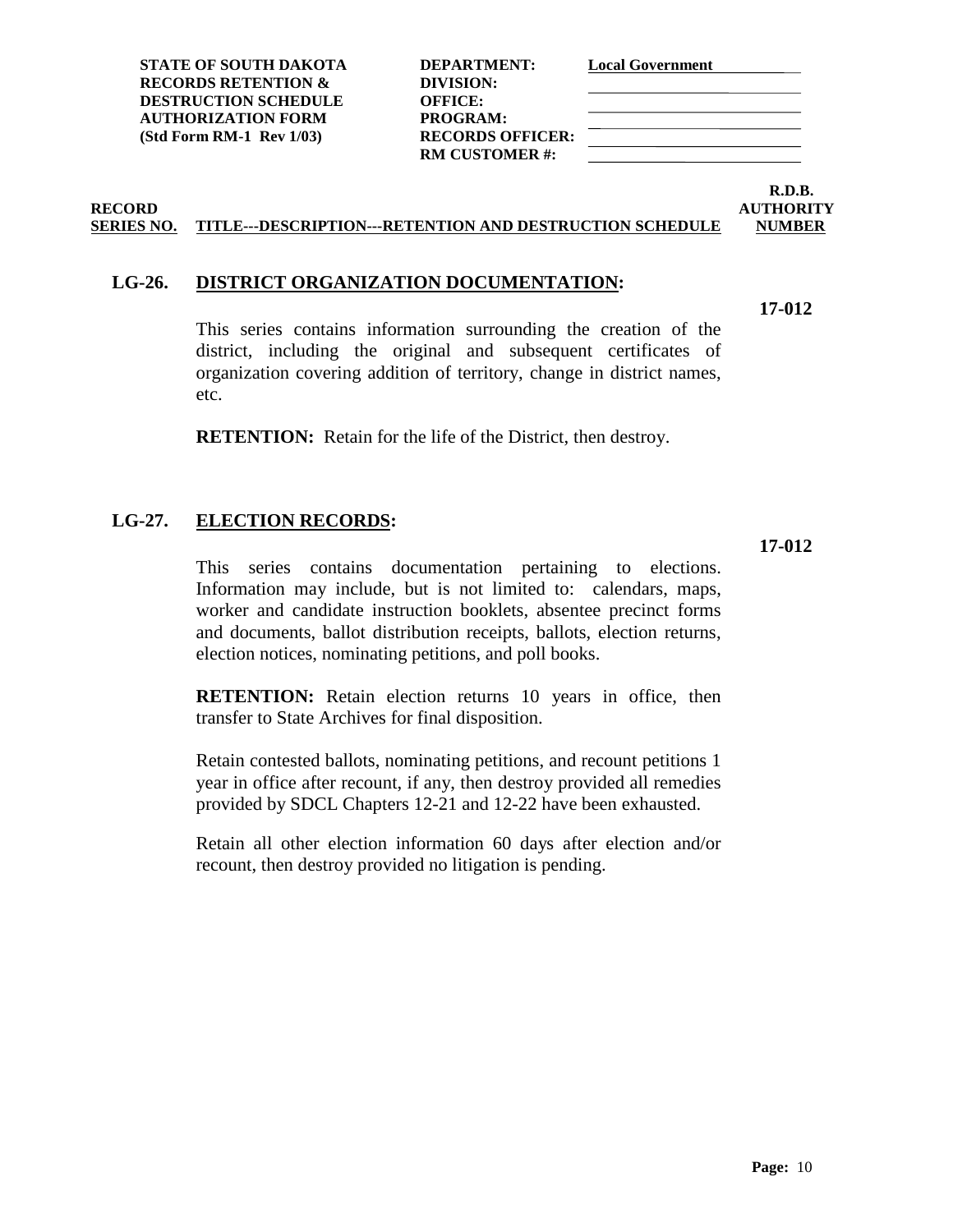| DEPARTMENT:             |
|-------------------------|
| DIVISION:               |
| <b>OFFICE:</b>          |
| PROGRAM:                |
| <b>RECORDS OFFICER:</b> |
| <b>RM CUSTOMER#:</b>    |
|                         |

**R.D.B. RECORD AUTHORITY**

### **SERIES NO. TITLE---DESCRIPTION---RETENTION AND DESTRUCTION SCHEDULE NUMBER**

### <span id="page-18-0"></span>**LG-28. ELECTRONIC COMMUNICATION RECORDS:**

**17-012**

This series may contain e-mail messages, voicemail messages, recorded telephone conversations, instant messages, etc. created or received by employees of the agency.

**RETENTION:** Determine the record status of the message based on the content. If the message is an official record made or received pursuant to law or in connection with the transaction of official business, the retention period should be covered by an existing record series in the respective agency's retention manual. It is permissible to print record e-mails and file them with like paper records.

NON-RECORD MESSAGES: Retain until action has been taken, then destroy or delete.

### <span id="page-18-1"></span>**LG-29. FINANCIAL STATEMENTS:**

**17-012**

Financial statements provide an overview of the agency's financial condition for a given year. Information may include, but is not limited to: balance sheets; statement of revenue, expenditures, and changes in fund balances--budgeted and actual; statement of fixed assets; summary of significant accounting procedures; supplemental information; and working papers. The statements are maintained for reference and audit purposes.

**RETENTION:** Retain 4 years, then destroy provided all litigation, claims, and audit findings involving the records have been resolved and final action has been taken.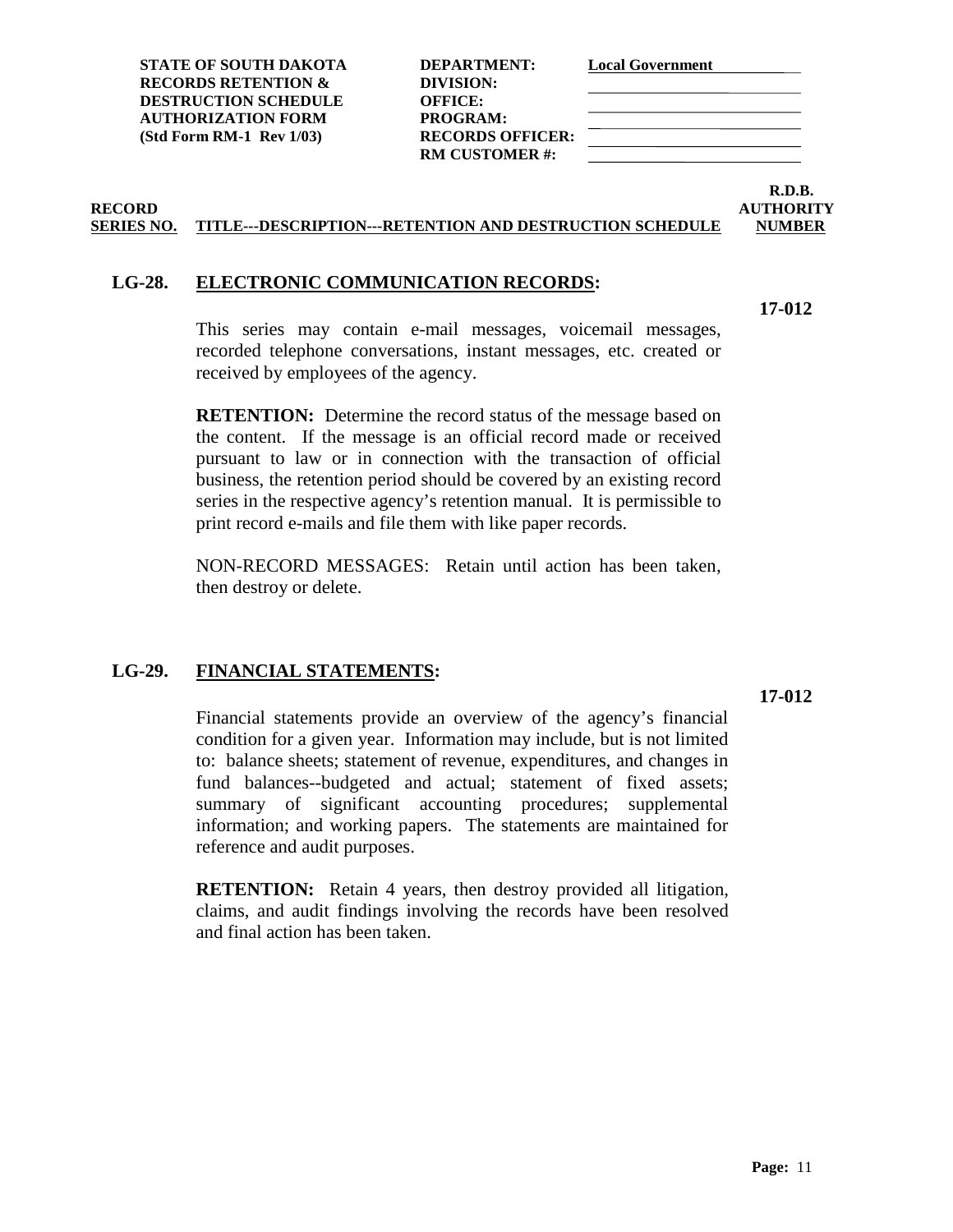| DEPARTMENT:             |
|-------------------------|
| DIVISION:               |
| <b>OFFICE:</b>          |
| PROGRAM:                |
| <b>RECORDS OFFICER:</b> |
| <b>RM CUSTOMER#:</b>    |
|                         |

### **R.D.B. RECORD AUTHORITY**

**17-012**

### **SERIES NO. TITLE---DESCRIPTION---RETENTION AND DESTRUCTION SCHEDULE NUMBER**

### <span id="page-19-0"></span>**LG-30. FINANCIAL REPORT, ANNUAL:**

This series contains itemized annual financial report submitted to the county commission if the agency receives county funds. The report consists of a balance sheet and a profit/loss statement.

**RETENTION:** Retain permanently.

### <span id="page-19-1"></span>**LG-31. GENERAL LEDGER:**

**17-012**

This series may contain computer generated or hand written general ledgers which is a listing of all account balances for a given fund at the end of the year. The general ledger is referred to as the book of final entry that summarizes and controls all detailed records and transactions. Accounts may include: assets, liabilities, equity, revenues, and expenditure. Information in the ledger may include, but is not limited to: account number, account name, debit and credit balances, fund, sub-fund, receipt amounts, transfer amounts, refund amounts, and totals. This record series is used to facilitate the completion of year-end financial reports, for fund accountability, reconciliation with other accounting reports, and audit purposes.

**RETENTION:** Retain 20 years, then destroy provided all litigation, claims, and audit findings involving the records have been resolved and final action has been taken.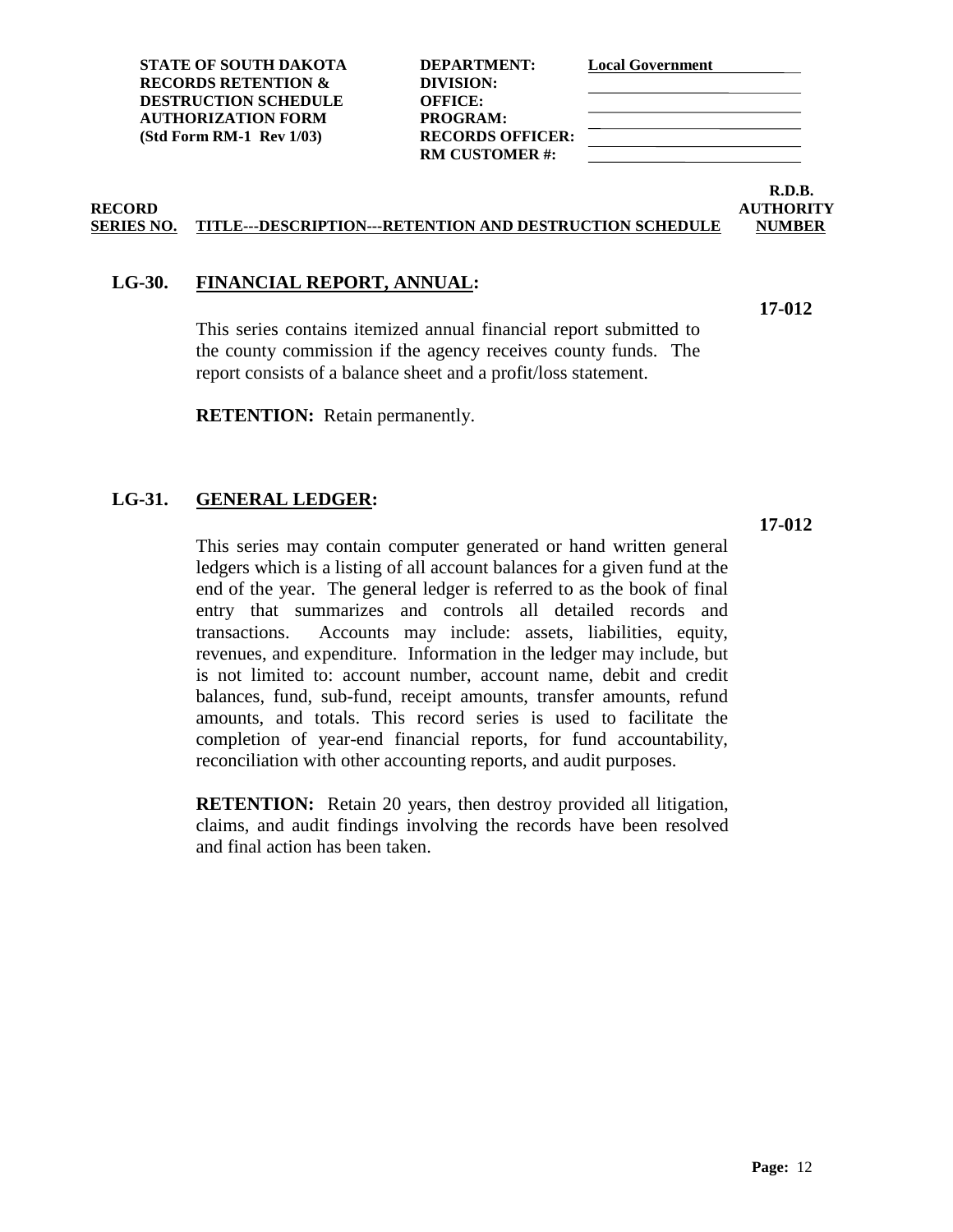**RM CUSTOMER #:**

# **R.D.B.**

**17-012**

### **RECORD AUTHORITY SERIES NO. TITLE---DESCRIPTION---RETENTION AND DESTRUCTION SCHEDULE NUMBER**

### <span id="page-20-0"></span>**LG-32. GRANTS:**

This series may contain records that document application, evaluation, award, administration, monitoring, and status of grants. Information may include, but is not limited to: application, proposals, activities, budgets, award notification, grant evaluations, reports, and project plans, expenditure reports, correspondence, and other documentation.

**RETENTION:** AWARDED: Retain current. Destroy 5 years after the final expenditure report date of submission or as required by grant (whichever is later) provided all litigation, claims, and audit findings involving the records have been resolved and final action has been taken.

NON-AWARDED: Destroy when no longer of reference value.

### <span id="page-20-1"></span>**LG-33. GRIEVANCE FILES:**

**17-012**

This series contains grievance complaints filed against employees. Information may include: correspondence, follow-up notes, hearing results, investigation data, and findings (if applicable). The information is used to investigate grievances, to determine if a mutually agreeable solution is available, or to document reasons for actions taken.

**RETENTION:** Retain current in office. Destroy 3 years after closed provided no litigation is pending.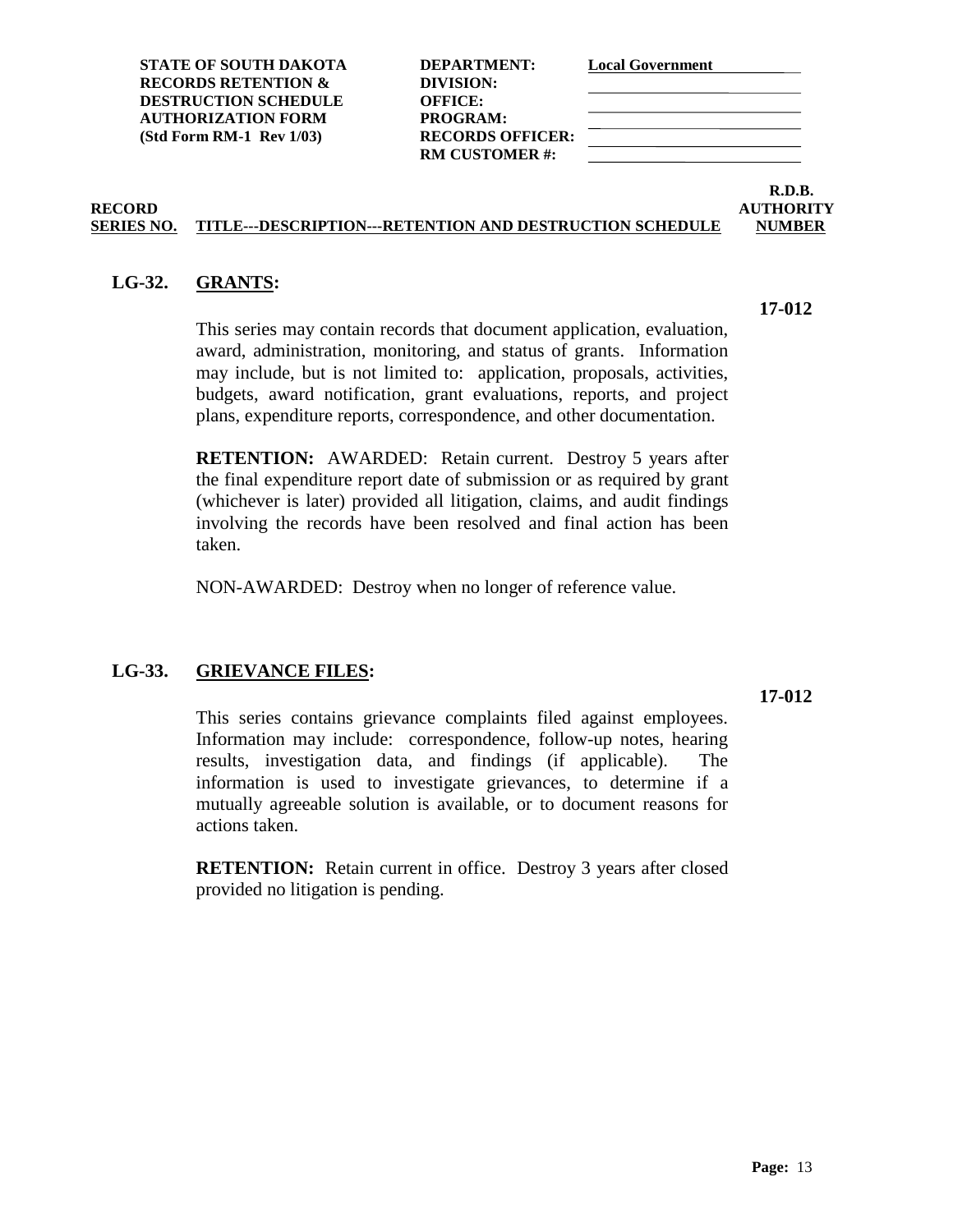| DEPARTMENT:             |
|-------------------------|
| DIVISION:               |
| <b>OFFICE:</b>          |
| PROGRAM:                |
| <b>RECORDS OFFICER:</b> |
| <b>RM CUSTOMER#:</b>    |
|                         |

# **R.D.B.**

### **RECORD AUTHORITY SERIES NO. TITLE---DESCRIPTION---RETENTION AND DESTRUCTION SCHEDULE NUMBER**

### <span id="page-21-0"></span>**LG-34. INSURANCE FILE:**

This series contains information used for both reference and documentation concerning various insurance policies and the selfinsured liability risk pool. Topics in the file may include, but are not limited to: type of insurance, company, policies and numbers, declarations, policy conditions, forms and endorsements, and related material. Information may be used as documentation to insurance coverage and for reference to policy terms and conditions.

**RETENTION:** Retain current in office. Destroy 6 years after superseded provided no litigation or claims are pending.

Retain "Declaration Page" of any "occurrence liability policies" in office 21 years after expiration. Destroy 21 years after expiration.

### <span id="page-21-1"></span>**LG-35. INVENTORY, FIXED ASSETS:**

**17-012**

This series may include: land inventory, equipment inventory, purchase date and price, type of depreciation, amount of depreciation, location number, fund number, department number, insurance code, current book values, and current replacement costs. The file is maintained for property management and accountability purposes.

**RETENTION:** Retain 4 years, then destroy provided all litigation, claims, and audit findings involving the records have been resolved and final action has been taken.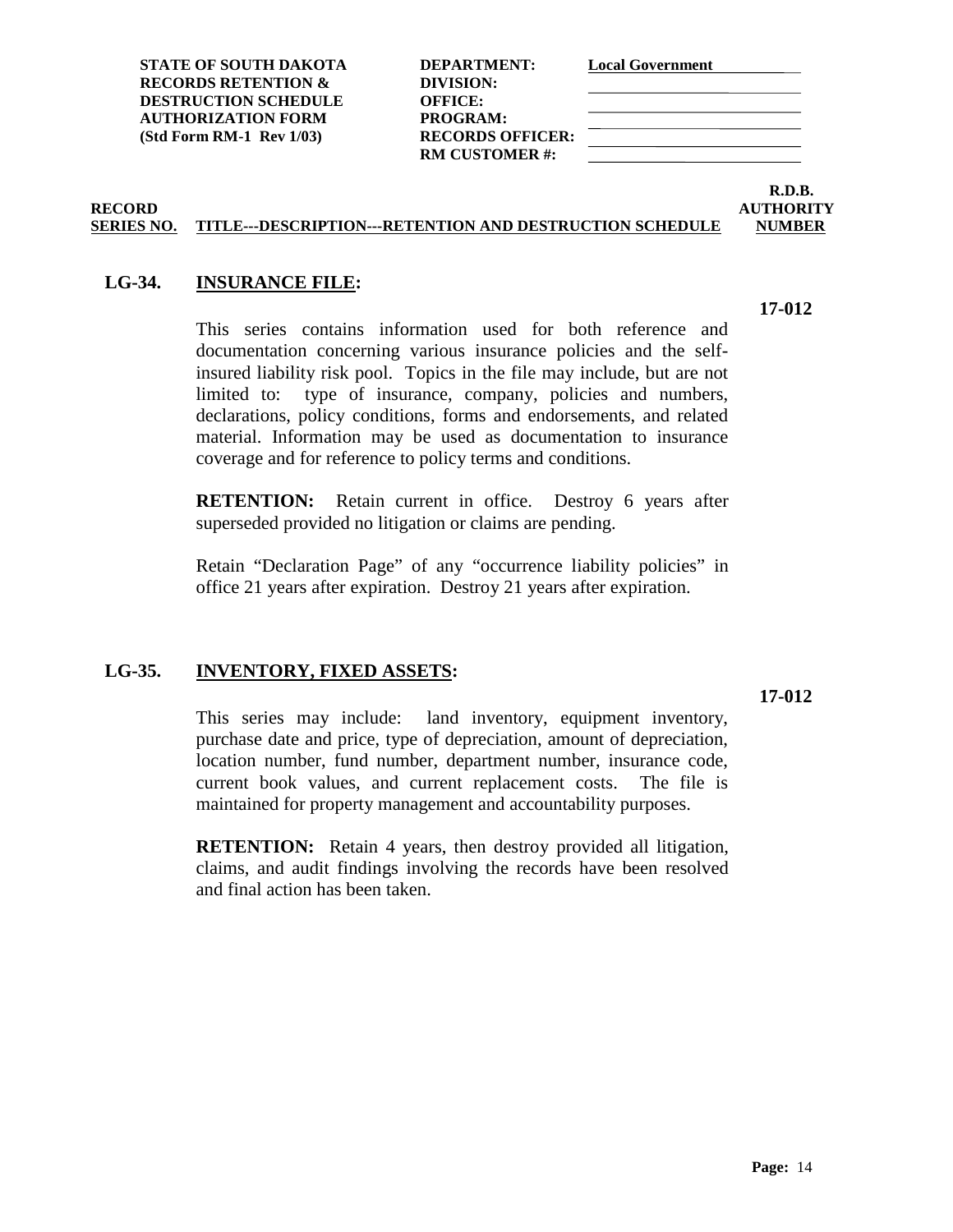**RM CUSTOMER #:**

**R.D.B.**

**RECORD AUTHORITY SERIES NO. TITLE---DESCRIPTION---RETENTION AND DESTRUCTION SCHEDULE NUMBER**

### <span id="page-22-0"></span>**LG-36. INVENTORY, SUPPLIES AND MATERIALS:**

This series contains inventories of supplies and materials used by various departments within the city. It is maintained as an accounting of supplies on hand and for information when ordering supplies. Information may include but is not limited to: date, beginning inventory, purchases, year-to-date use, amount used, and amount on hand. Inventories are kept for audit purposes.

**RETENTION:** Retain 4 years, then destroy provided all litigation, claims, and audit findings involving the records have been resolved and final action has been taken.

### <span id="page-22-1"></span>**LG-37. INVESTMENT RECORDS:**

This series contains investment records. Information may include: type of interest bearing deposit or investment, identifying number, date purchased, maturity date, cost, face value if different than cost, amount of discount or premium, fund, interest rate, interest payment periods, amount of interest received or credited, receipt number, dates interest was received, amount received when sold, and date sold or redeemed. This subsidiary record serves as a control for interest bearing deposits and investment.

**RETENTION:** Retain in office until sold or redeemed. Destroy 4 years after sold or redeemed provided all litigation, claims, and audit findings involving the records have been resolved and final action has been taken.

### **17-012**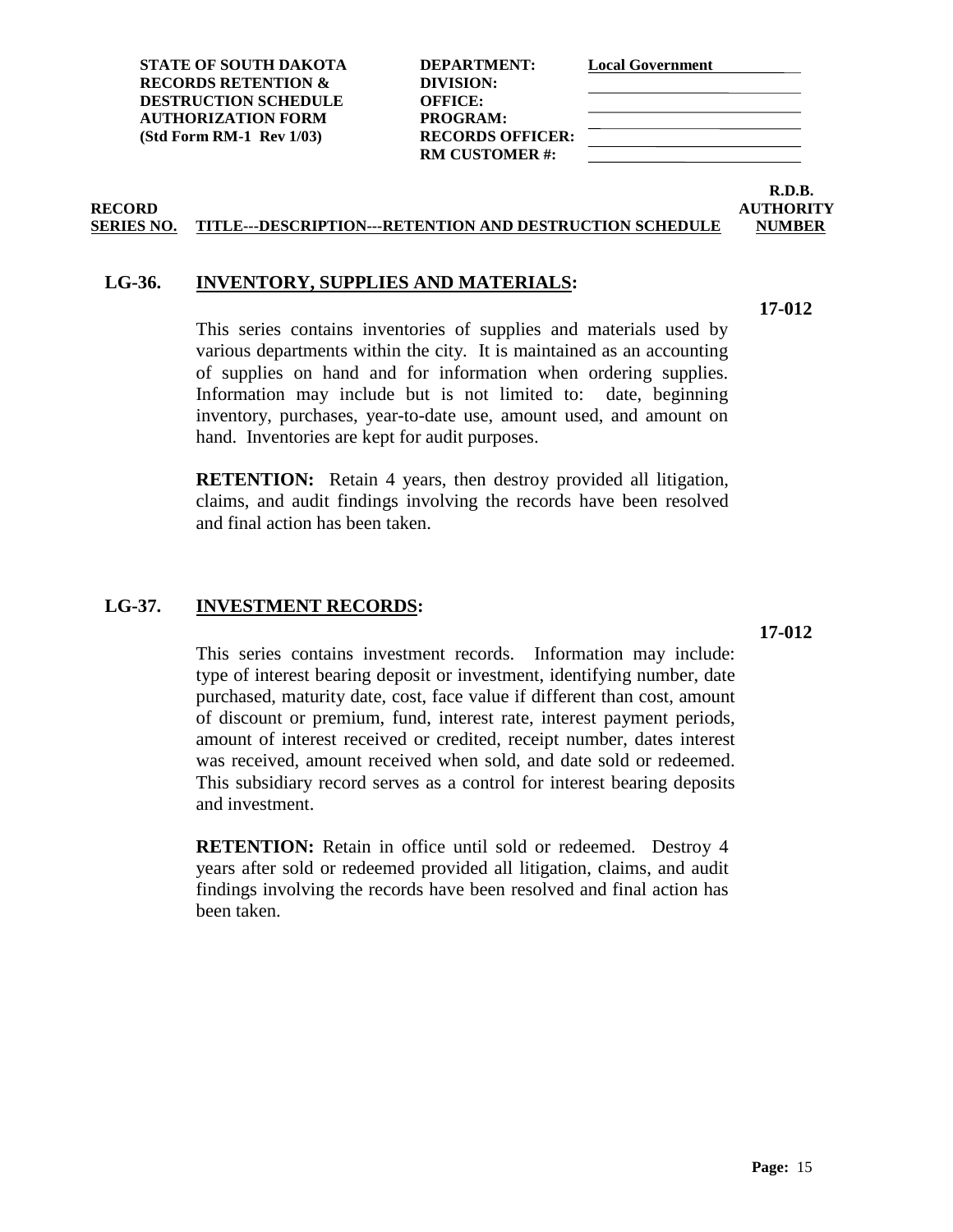**R.D.B.**

### **RECORD AUTHORITY SERIES NO. TITLE---DESCRIPTION---RETENTION AND DESTRUCTION SCHEDULE NUMBER**

### <span id="page-23-0"></span>**LG-38. INVOICES:**

This series constitutes the billing instrument used by vendors to petition for payment. Information in the file may include, but is not limited to: vendor number, company name, date the order was received, ship date, invoice date, invoice number, quantity, description, unit price, amount, terms, credit memo, and total. It may be is submitted to the appropriate department for approval; and finally, it is attached to a voucher, a warrant is issued, and it is retained for audit purposes.

**RETENTION:** Retain 4 years, then destroy provided all litigation, claims, and audit findings involving the records have been resolved and final action has been taken.

### <span id="page-23-1"></span>**LG-39. IRS 1099 FORMS:**

This series contains a copy of each IRS Form 1099 submitted to persons to whom were paid more than \$600 per year for services. Information may include: name, social security or business identification number, and amount paid. The information is maintained to document which notices were sent. The recipients send their copy to the IRS long with their Federal Income Tax Returns to document yearly income. This record series is maintained for audit purposes.

**RETENTION:** Retain 7 years, then destroy provided all litigation, claims, and audit findings involving the records have been resolved and final action has been taken.

### **RECORDS RETENTION & DIVISION: DESTRUCTION SCHEDULE OFFICE: AUTHORIZATION FORM PROGRAM: (Std Form RM-1 Rev 1/03) RECORDS OFFICER:**

## **17-012**

**17-012**

**RM CUSTOMER #:**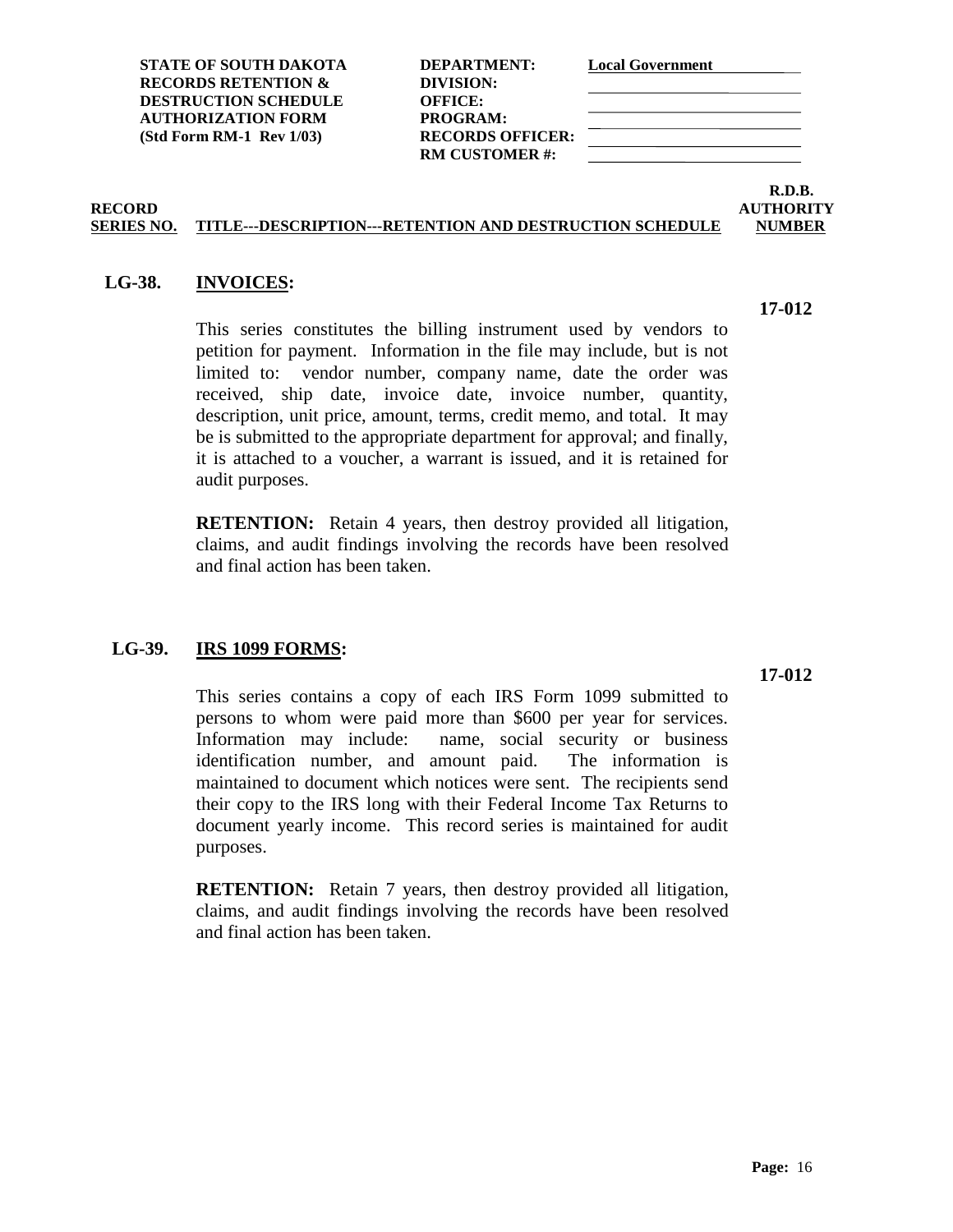**RM CUSTOMER #:**

# **R.D.B.**

**17-012**

### **RECORD AUTHORITY SERIES NO. TITLE---DESCRIPTION---RETENTION AND DESTRUCTION SCHEDULE NUMBER**

### <span id="page-24-0"></span>**LG-40. JOB ANNOUNCEMENTS:**

This series contains standard job announcements. Information may include: job title, salary range, list of job duties, listing of experience, listing of education, and comments. The information is used to inform agency personnel of job openings throughout the agency.

**RETENTION:** Retain 4 years, then destroy provided all litigation, claims, and audit findings involving the records have been resolved and final action has been taken.

### <span id="page-24-1"></span>**LG-41. JOURNALS:**

This series documents daily transactions concerning the receipts and disbursement of funds. Journals may include, but are not limited to: revenue journals, expense journals, general journals, special funds journals, cash receipts journals, cash disbursement journals, payroll journals, fee books, day books, and cash books. Information may include: entry number, date, account, amount, activity, invoice number, transaction description, project, and debit and credit. This series is maintained for audit and reference purposes.

**RETENTION:** Retain 4 years, then destroy provided all litigation, claims, and audit findings involving the records have been resolved and final action has been taken.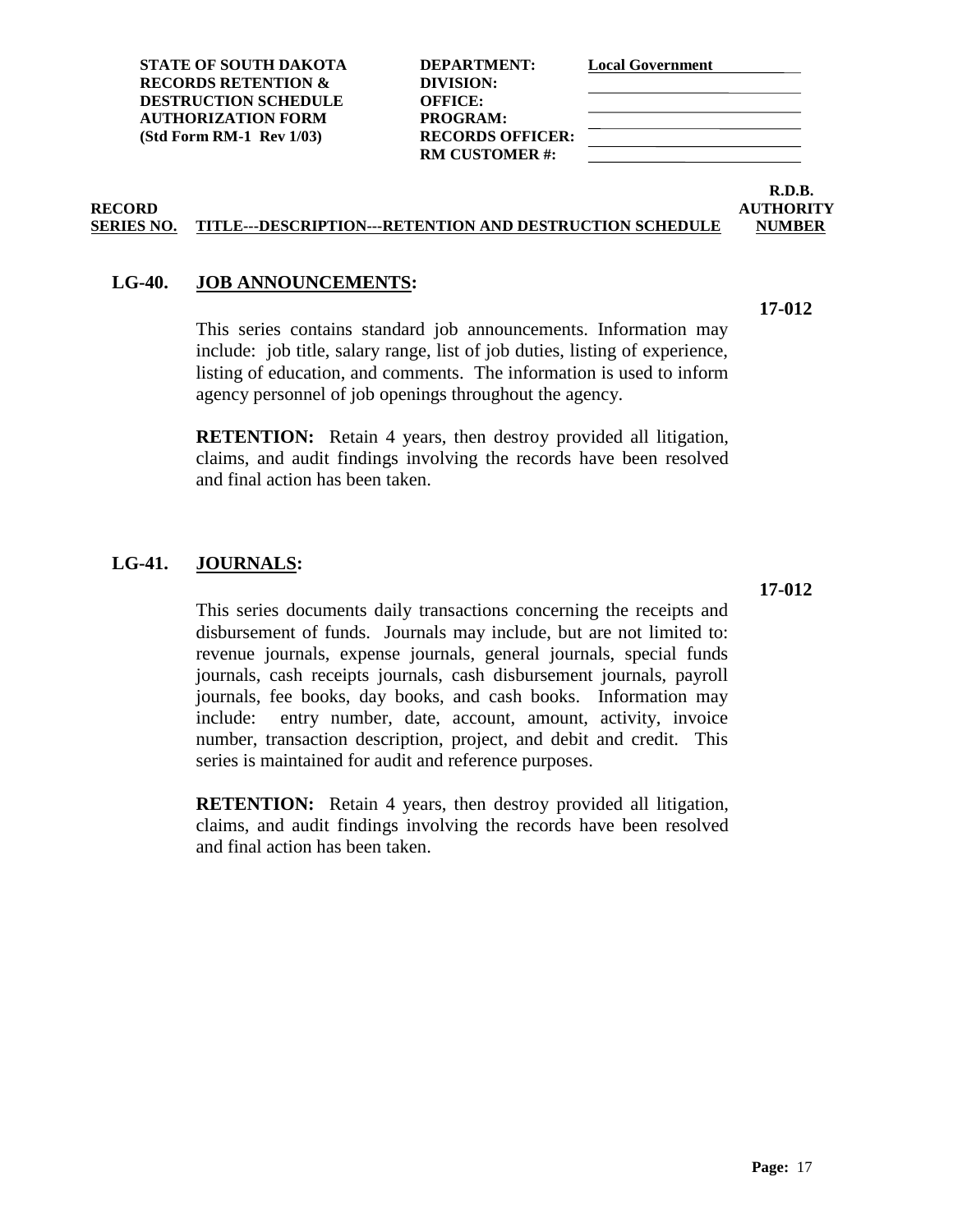**17-012**

**STATE OF SOUTH DAKOTA DEPARTMENT: Local Government RECORDS RETENTION & DIVISION: DESTRUCTION SCHEDULE OFFICE: AUTHORIZATION FORM PROGRAM: (Std Form RM-1 Rev 1/03) RECORDS OFFICER:**

**RM CUSTOMER #:**

**R.D.B.**

### **RECORD AUTHORITY SERIES NO. TITLE---DESCRIPTION---RETENTION AND DESTRUCTION SCHEDULE NUMBER**

### <span id="page-25-0"></span>**LG-42. LEAVE REQUESTS:**

This series is arranged alphabetically by name of employee and contains the standard forms used to request annual and sick leave. Information may include: name of employee, leave days requested, hours requested, purpose, type of leave, and employee's and supervisor's signatures. Leave requests are used for payroll and audit purposes.

**RETENTION:** Retain 4 years, then destroy provided all litigation, claims, and audit findings involving the records have been resolved and final action has been taken.

### <span id="page-25-1"></span>**LG-43. LEGAL OPINIONS:**

This series contains legal opinions issued at the request of the agency to address various issues the agency confronts. This series is maintained for occasional reference and as support for administrative decisions made and actions taken.

**RETENTION:** Retain in office. Destroy when no longer of reference value.

### <span id="page-25-2"></span>**LG-44. LEGISLATION FILES:**

This series constitutes the central file of all proposed legislation and legislation from previous years. Information may include: resource materials, bill tracking printouts, copies of House and Senate bills, preliminary bill drafts, and the final drafts of proposed legislation. This record series is used for bill drafting, submission, and tracking during the legislative session.

**RETENTION:** Retain current in office. Destroy superseded or obsolete.

**17-012**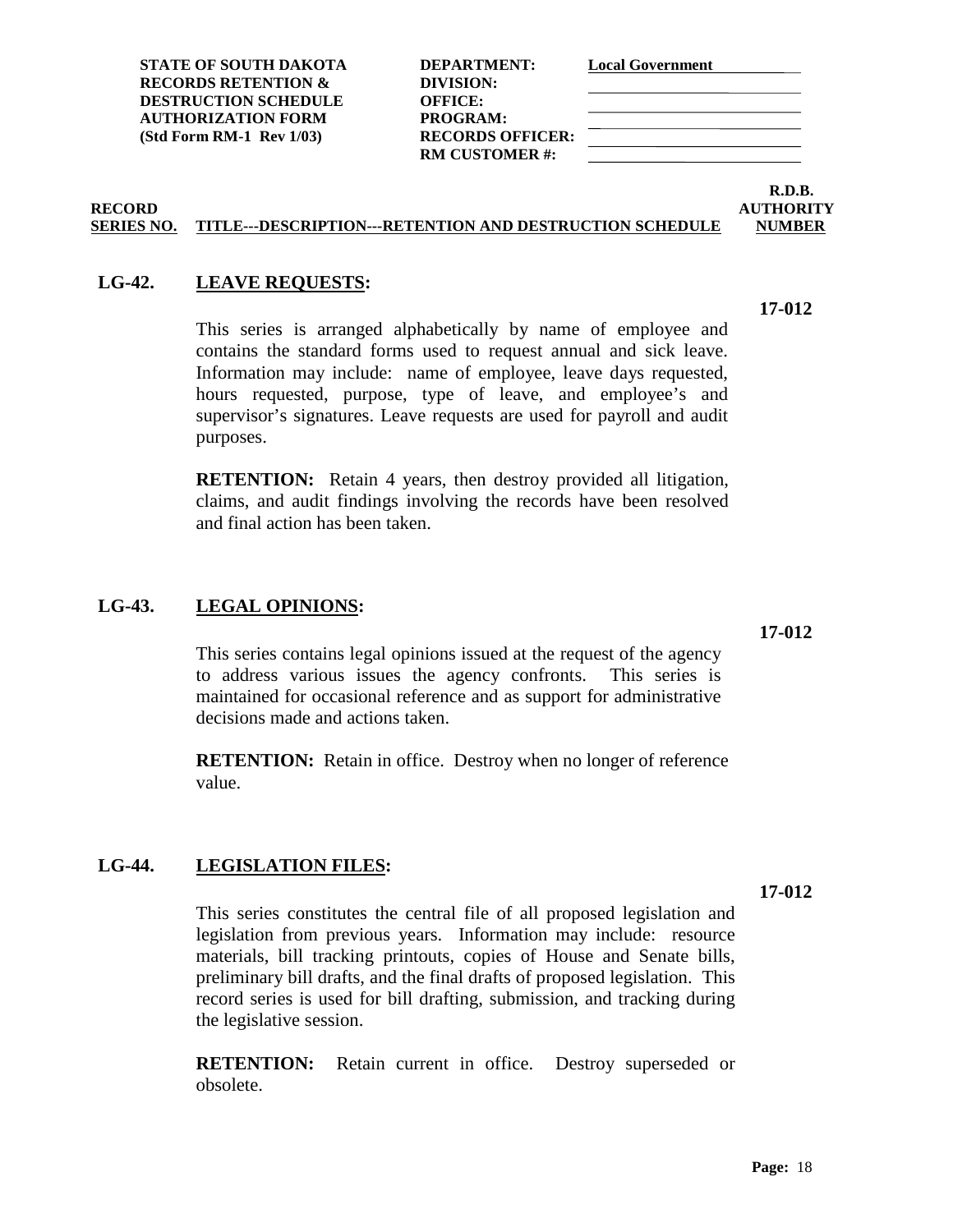**STATE OF SOUTH DAKOTA DEPARTMENT: Local Government**

**RECORD AUTHORITY SERIES NO. TITLE---DESCRIPTION---RETENTION AND DESTRUCTION SCHEDULE NUMBER**

### <span id="page-26-0"></span>**LG-45. LONG TERM DEBT RECORDS AND AGREEMENTS:**

This series contains long term debt records and agreements. Types of debt may include, but are not limited to: Capital Outlay Certificates, General Obligation Bonds, Capital Lease Agreements, and other debt entered into or incurred. Information may include: the original documents constituting the establishment of debt, debt repayment schedule showing principal amount, interest rates, interest amounts, dates of redemption, and other general terms of debt. This record series is maintained for audit purposes.

**RETENTION:** Retain in office as long as debt is outstanding. Destroy 5 years after debt has been cancelled provided all litigation, claims, and audit findings involving the records have been resolved and final action has been taken.

### <span id="page-26-1"></span>**LG-46. LOYALTY OATHS (OATHS OF OFFICE):**

This series contains the original signed oath of various elected and/or appointed officials. Information includes: state, county, name of person being sworn, text of oath, signature, date, signature of judge or notary, and seal. The oaths have little value after the respective officials have left office.

**RETENTION:** Retain current in office. Destroy when respective official has left office.

**DESTRUCTION SCHEDULE OFFICE: AUTHORIZATION FORM PROGRAM: (Std Form RM-1 Rev 1/03) RECORDS OFFICER: RM CUSTOMER #:**

**R.D.B.**

**17-012**

**17-012**

**RECORDS RETENTION & DIVISION:**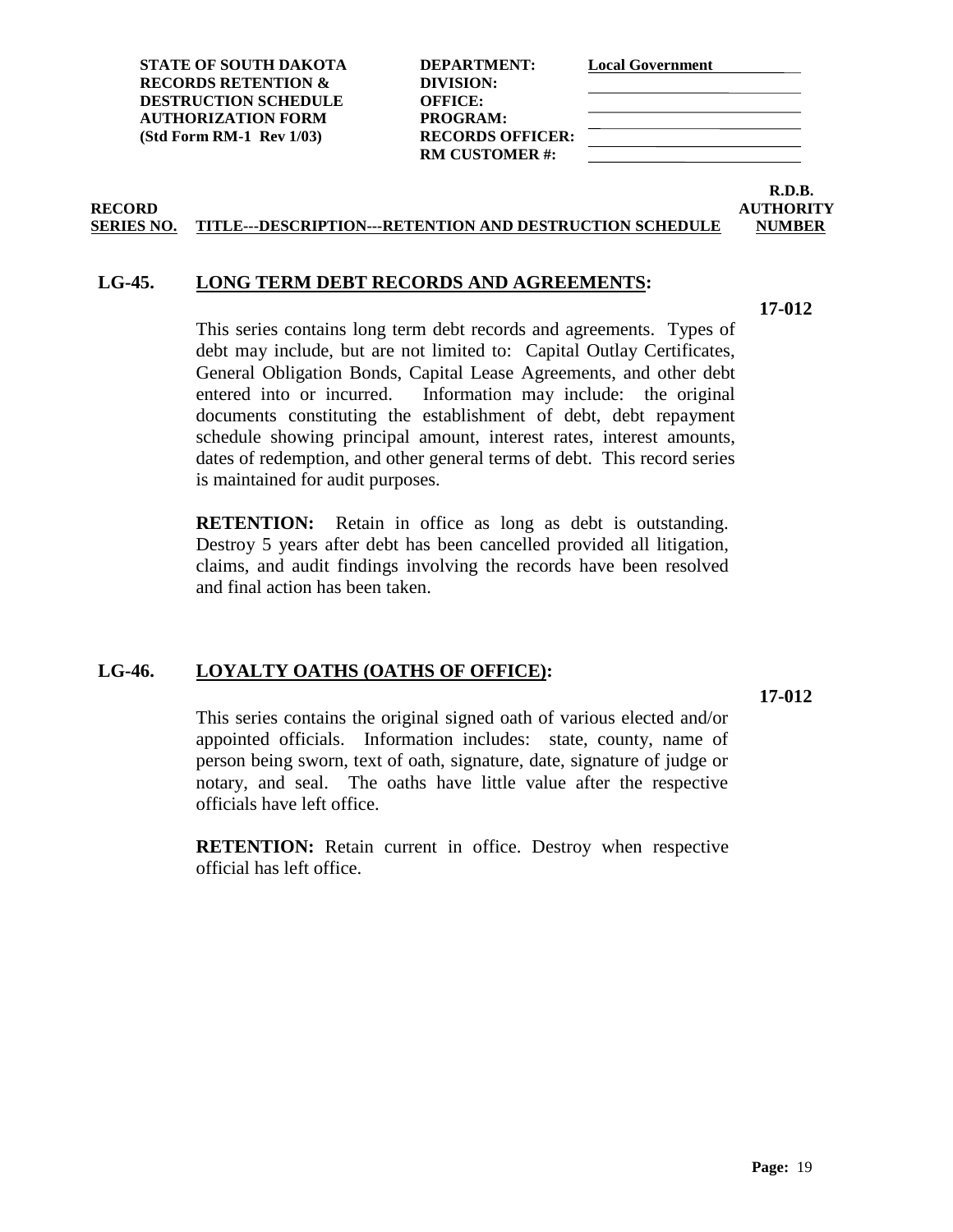| DEPARTMENT:             |
|-------------------------|
| DIVISION:               |
| OFFICE:                 |
| <b>PROGRAM:</b>         |
| <b>RECORDS OFFICER:</b> |
| RM CUSTOMER #:          |
|                         |

# **R.D.B.**

### **RECORD AUTHORITY SERIES NO. TITLE---DESCRIPTION---RETENTION AND DESTRUCTION SCHEDULE NUMBER**

### <span id="page-27-0"></span>**LG-47. MATERIAL SAFETY DATA SHEETS (MSDS):**

**17-012**

**17-012**

This series contains the standard MSDS issued to alert of hazardous material in various products and how to handle it, including contact information for the manufacturer and what to do in case of exposure.

**RETENTION:** Retain current in office. Destroy superseded or obsolete.

### <span id="page-27-1"></span>**LG-48. MINUTES, BOARD MEETINGS:**

This series contains original minutes from board meetings. Minutes are used to document board actions and may include: roll call, approval of claims for payment, travel requests, gross payroll, policy statements, etc. This series may also include: open meeting notices, agendas, and handouts. The file constitutes a history of actions and policies promulgated.

**RETENTION: OFFICIAL MINUTES: Retain permanently.** 

ALL OTHER INFORMATION: Retain 2 years, then destroy.

### <span id="page-27-2"></span>**LG-49. NEWSLETTERS/PUBLICATIONS:**

**17-012**

This series may contain newsletters, brochures, or other publications prepared by the agency for general public distribution.

**RETENTION:** Retain current in office. Destroy superseded or obsolete.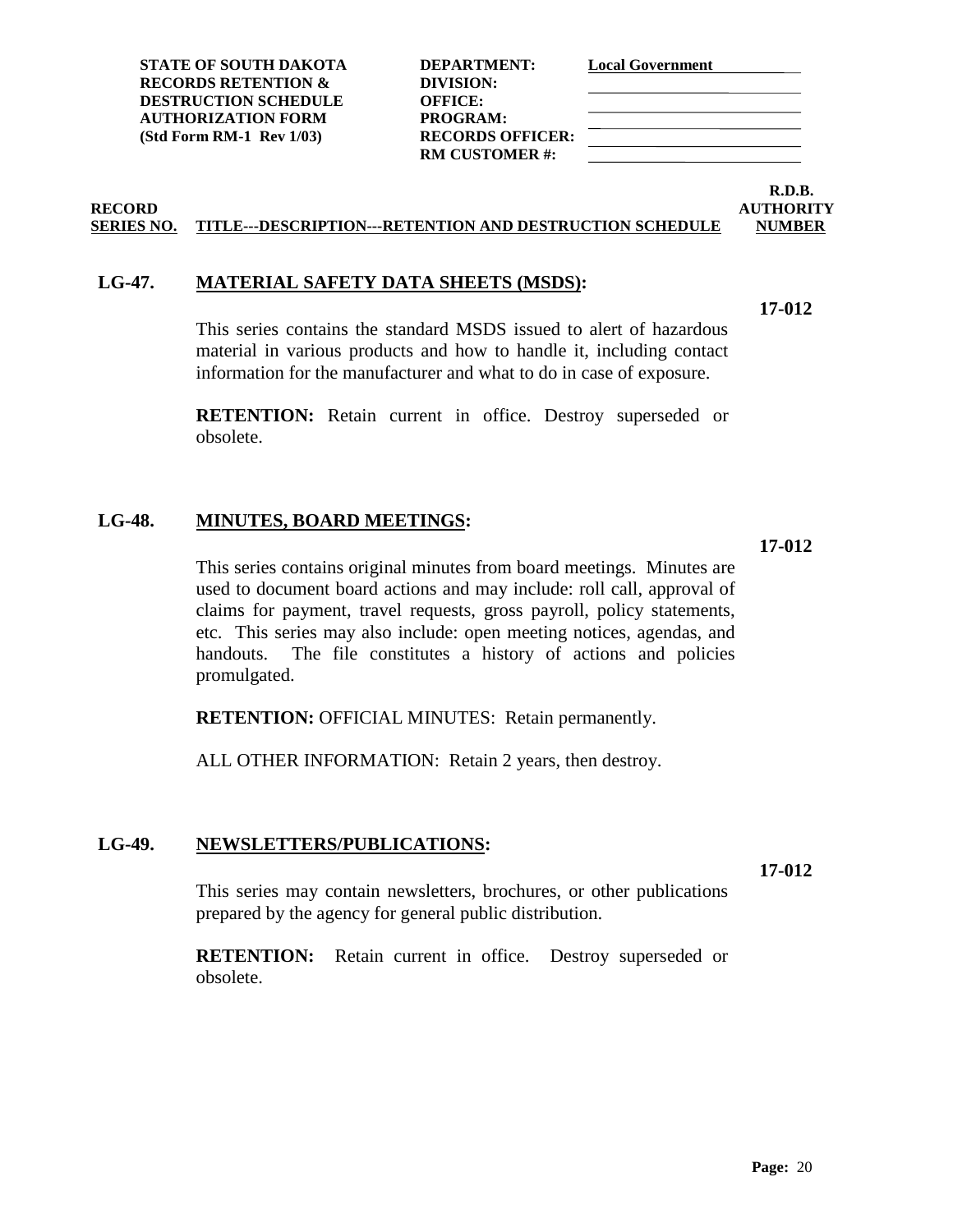| DEPARTMENT:             |  |
|-------------------------|--|
| DIVISION:               |  |
| <b>OFFICE:</b>          |  |
| PROGRAM:                |  |
| <b>RECORDS OFFICER:</b> |  |
| <b>RM CUSTOMER#:</b>    |  |
|                         |  |

# **R.D.B.**

**17-012**

### **RECORD AUTHORITY SERIES NO. TITLE---DESCRIPTION---RETENTION AND DESTRUCTION SCHEDULE NUMBER**

### <span id="page-28-0"></span>**LG-50. OPEN RECORDS REQUESTS:**

This series contains open record requests received by the agency. Information may include: open records request, correspondence, denial letters, and supporting documentation. This series is maintained to document the outcome of requests and for reference purposes. Denial letters are maintained pursuant to SDCL 1-27- 1.4.

**RETENTION:** DENIAL LETTERS: Retain permanently.

ALL OTHER INFORMATION: Retain 4 years, then destroy provided all litigation, claims, and audit findings involving the records have been resolved and final action has been taken.

### <span id="page-28-1"></span>**LG-51. PERFORMANCE APPRAISALS:**

**17-012**

This series contains performance appraisal forms showing a statement of standards and responsibilities for each employee and the immediate supervisor's evaluation of the employee's performance. Performance appraisals are used for justifying merit increases in salary, for commending deserving employees, and as documentation supporting the dismissal of employees for unsatisfactory job performance.

**RETENTION:** Retain 3 years in office, then destroy by shredding provided no grievance is pending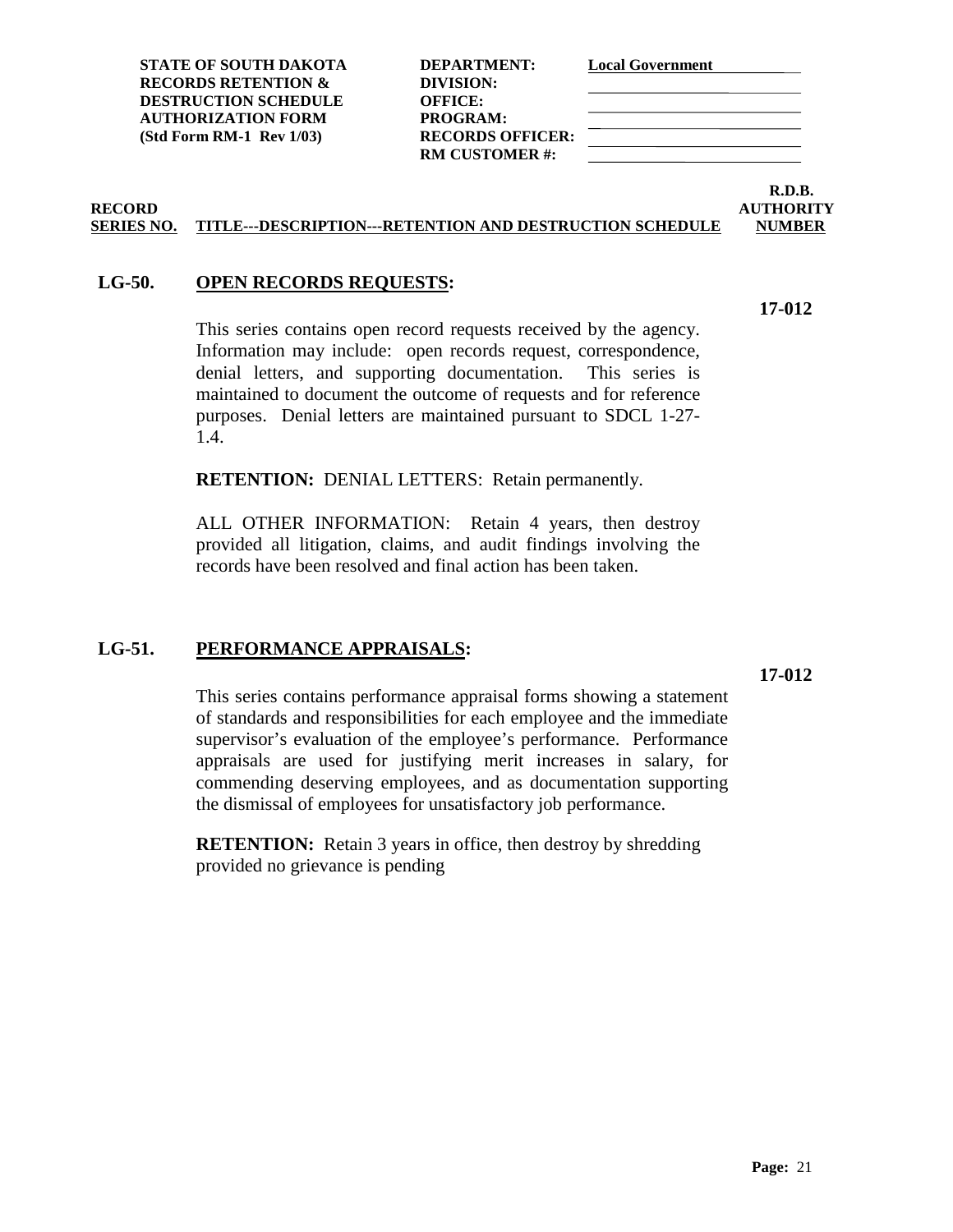| DEPARTMENT:           |
|-----------------------|
| DIVISION:             |
| OFFICE:               |
| <b>PROGRAM:</b>       |
| RECORDS OFFICER:      |
| <b>RM CUSTOMER #:</b> |
|                       |

### **R.D.B. RECORD AUTHORITY**

### **SERIES NO. TITLE---DESCRIPTION---RETENTION AND DESTRUCTION SCHEDULE NUMBER**

### <span id="page-29-0"></span>**LG-52. PERSONNEL FILES:**

This series contains a folder for each employee. Information may include, but is not limited to: applications for employment, personal data sheets, personnel action notices, position description questionnaires, authorizations for payroll deductions, letters of reprimand and commendation, resumes, service records, notices of resignation, W-4 forms, I-9 forms, training records, and supervisors' reports of employee separation. These files serve as a history of the employees' service and training with the facility and provide payroll information. They are maintained to review work history of former employees who apply for work and for audit purposes.

**RETENTION:** Retain active in office. Destroy by shredding 3 years after terminated provided sufficient data on hours worked and compensation received have been maintained by the Department of Labor and Regulation, Division of Retirement and Insurance.

(Note: Review files yearly to avoid build-up of superseded or obsolete material.)

### <span id="page-29-1"></span>**LG-53. POLICIES AND PROCEDURES:**

**17-012**

This series documents current policies and procedures pertaining to administrative, personnel, etc. Information may include: effective date, formal policy or procedure, and authoring signatures. This record series is used to determine the proper course of action to take in certain situations and for reference to insure compliance with current policies.

**RETENTION:** Retain current in office. Destroy 4 years after terminated provided all litigation, claims, and audit finding involving the records have been resolved and final action has been taken.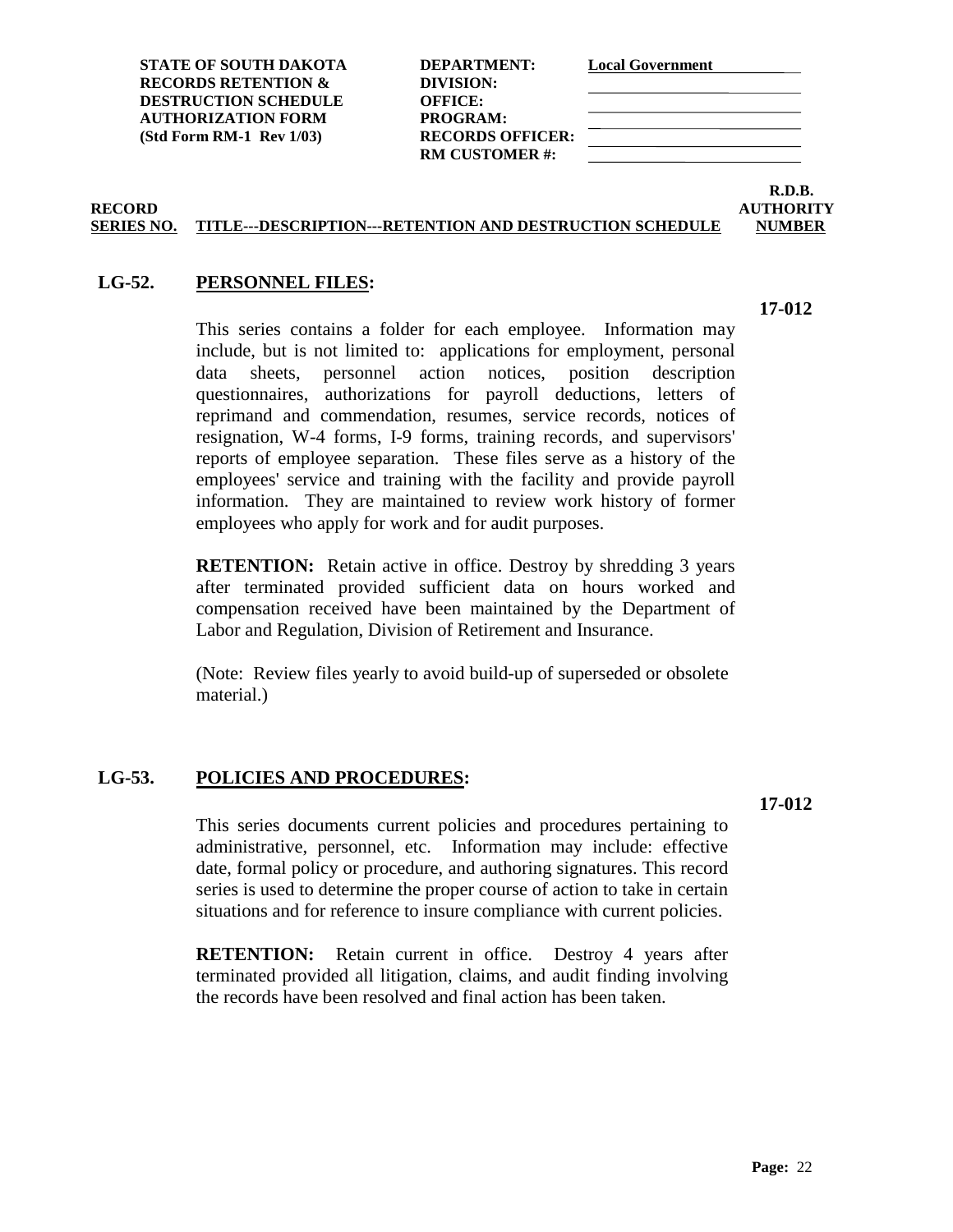**RM CUSTOMER #:**

**R.D.B. RECORD AUTHORITY**

**17-012**

### **SERIES NO. TITLE---DESCRIPTION---RETENTION AND DESTRUCTION SCHEDULE NUMBER**

### <span id="page-30-0"></span>**LG-54. PUBLICATION NOTICES:**

This series contains the documentation of compliance with various laws requiring publication of activities. It is used to show that all notices were filed and published in accordance with rules and laws.

**RETENTION:** Retain 4 years, then destroy provided all litigation, claims, and audit findings involving the records have been resolved and final action has been taken.

### <span id="page-30-1"></span>**LG-55. PURCHASE ORDERS:**

This series may be generated after receiving a requisition form. Each order may list: item and inventory numbers, quantity, unit, stock number, description, unit price, and amount paid. Purchase orders create encumbrances against agency funds and are kept for audit purposes.

**RETENTION:** Retain 4 years, then destroy provided all litigation, claims, and audit findings involving the records have been resolved and final action has been taken.

### <span id="page-30-2"></span>**LG-56. RECEIPTS:**

This series contains forms issued to document the receipt of money. Receipts may be pre-numbered and include: date money was received, amount received, funds and accounts credited, the amount to be credited, and signature of the person receiving money. The information is maintained for audit purposes.

**RETENTION:** Retain 4 years, then destroy provided all litigation, claims, and audit findings involving the records have been resolved and final action has been taken.

### **17-012**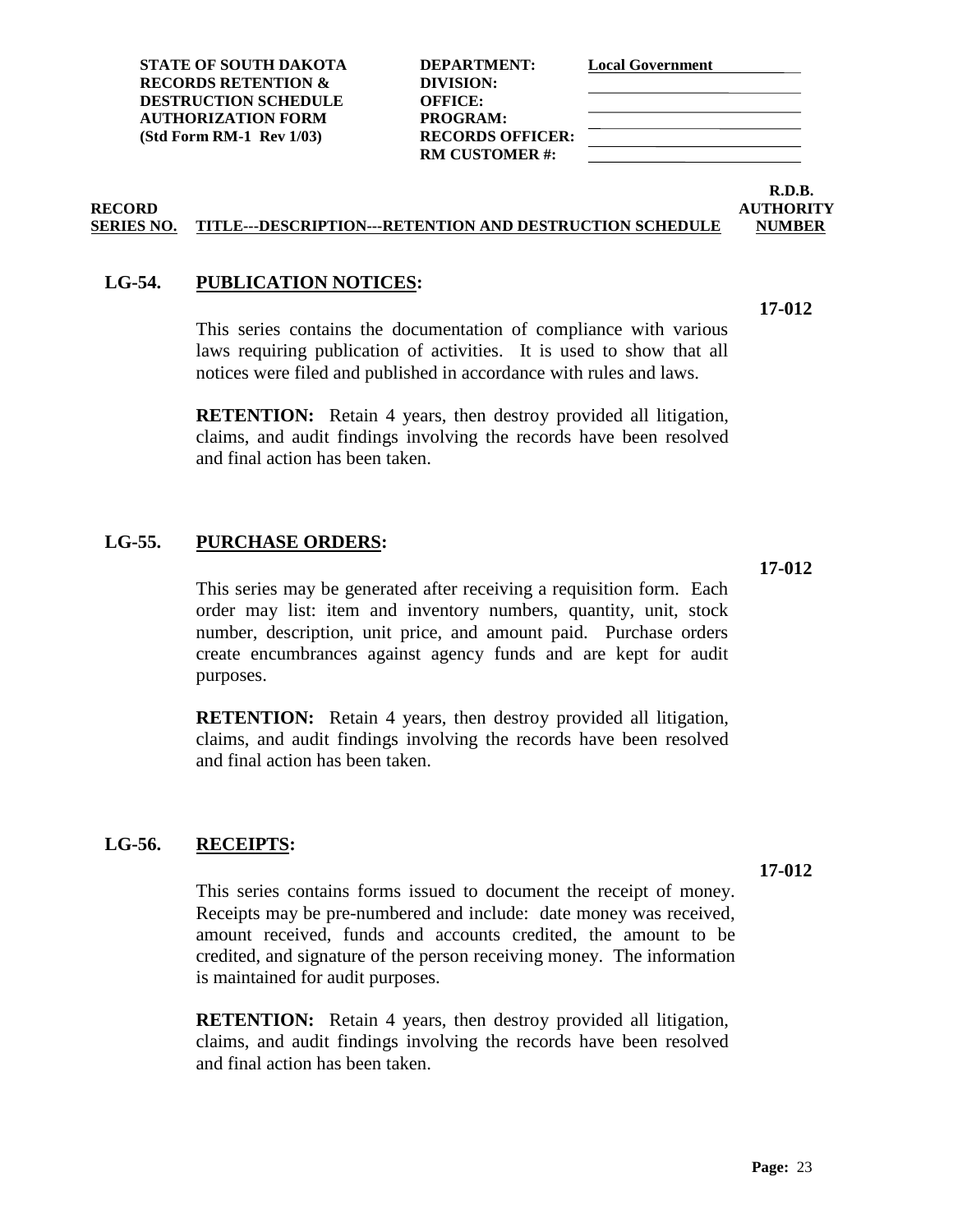**STATE OF SOUTH DAKOTA DEPARTMENT: Local Government RECORDS RETENTION & DIVISION: DESTRUCTION SCHEDULE OFFICE: AUTHORIZATION FORM PROGRAM: (Std Form RM-1 Rev 1/03) RECORDS OFFICER:**

**RM CUSTOMER #:**

**R.D.B.**

### **RECORD AUTHORITY SERIES NO. TITLE---DESCRIPTION---RETENTION AND DESTRUCTION SCHEDULE NUMBER**

### <span id="page-31-0"></span>**LG-57. REQUEST FOR PROPOSAL (RFP):**

This series may contain RFPs for professional and non-professional services. Information may include: title of solicitation; proposal due date; RFP #; buyer's name and email address; agency name and address; primary contact information; vendor information; purpose of RFP; schedule of activities; number of copies to be submitted; offeror inquires; length of contract; terms and conditions of contracts; scope of work; proposal requirements and company qualifications; cost proposal; criteria for award selection, and authorized signatures. This record series is maintained for reference and audit purposes.

**RETENTION:** Retain 6 years, then destroy provided all litigation, claims, and audit findings involving the records have been resolved and final action has been taken.

### <span id="page-31-1"></span>**LG-58. REQUISITIONS:**

This series initiates the "Purchase Orders" if the request is deemed appropriate. Information on the form may include: request date, department or class, coding, approved by, address, quantity, itemized description, unit price, total, employee's signature, and date.

**RETENTION:** Retain current. Destroy superseded or obsolete.

**17-012**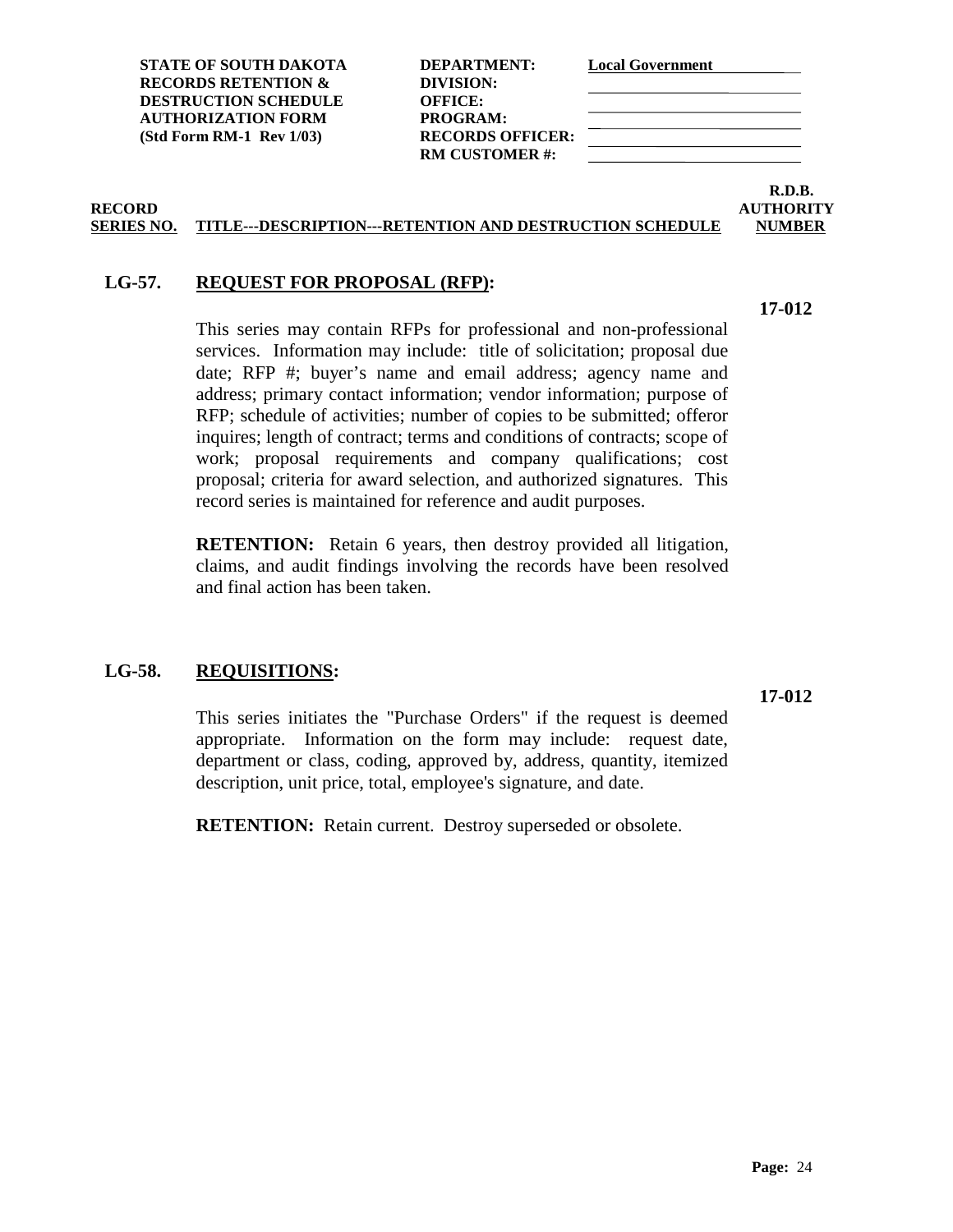**STATE OF SOUTH DAKOTA DEPARTMENT: Local Government RECORDS RETENTION & DIVISION: DESTRUCTION SCHEDULE OFFICE: AUTHORIZATION FORM PROGRAM: (Std Form RM-1 Rev 1/03) RECORDS OFFICER:**

**RM CUSTOMER #:**

### **RECORD AUTHORITY SERIES NO. TITLE---DESCRIPTION---RETENTION AND DESTRUCTION SCHEDULE NUMBER**

### <span id="page-32-0"></span>**LG-59. RETIREMENT CONTRIBUTION REPORTS:**

This report is used to document employee and employer contributions to retirement systems. Information may include, but is not limited to: employer name, employee name, billing date, current report totals, employer matching totals, outstanding balance, delinquency payments, total, and authorized signatures. This record series is used to document proper contributions.

**RETENTION:** Retain 4 years, then destroy provided all litigation, claims, and audit findings involving the records have been resolved and final action has been taken.

### <span id="page-32-1"></span>**LG-60. RISK MANAGEMENT PLANS:**

This series contains the risk management plans formulated to protect the public and environment.

**RETENTION:** Retain current in office. Destroy 4 years after superseded or obsolete.

### <span id="page-32-2"></span>**LG-61. SALES TAX REPORTS (STATE):**

This series contains a copy of the report filed bimonthly with the state Department of Revenue, Sales Tax Division. It is used to document payments made for state sales taxes collected. The reports are arranged chronologically by date and may include: net taxable revenues, rate, reporting period, license number, gross sales, totals, state taxes, city taxes, penalties and interest, and amount remitted. The Department of Revenue also maintains the original report.

**RETENTION:** Retain 4 years, then destroy provided all litigation, claims, and audit findings involving the records have been resolved and final action has been taken.

**17-012**

**17-012**

**17-012**

**R.D.B.**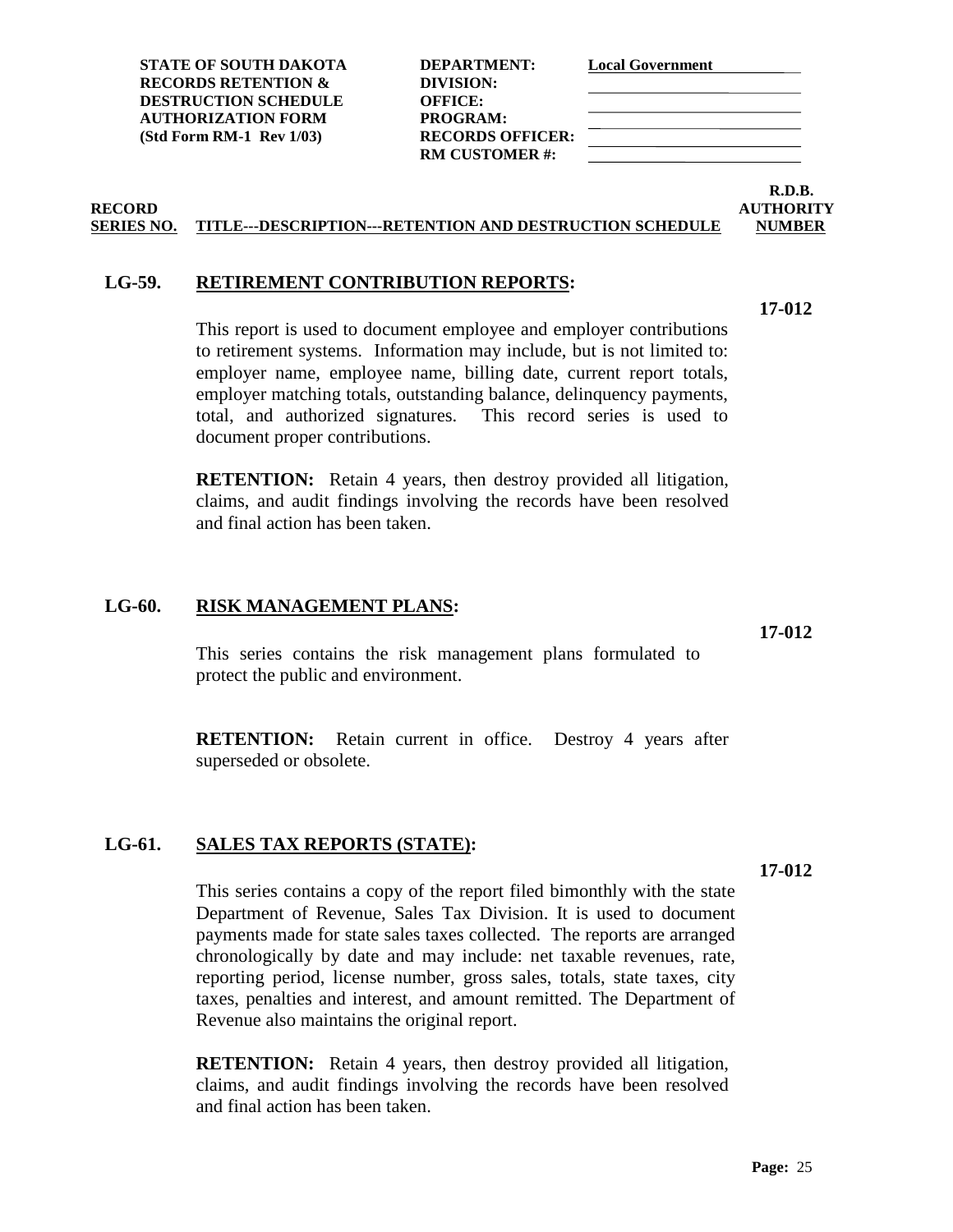**STATE OF SOUTH DAKOTA DEPARTMENT: Local Government RECORDS RETENTION & DIVISION: DESTRUCTION SCHEDULE OFFICE: AUTHORIZATION FORM PROGRAM: (Std Form RM-1 Rev 1/03) RECORDS OFFICER:**

**RM CUSTOMER #:**

**R.D.B. RECORD AUTHORITY**

### **SERIES NO. TITLE---DESCRIPTION---RETENTION AND DESTRUCTION SCHEDULE NUMBER**

### <span id="page-33-0"></span>**LG-62. TAX REPORTS, EMPLOYMENT:**

This series contain the audit copies of reports payments of quarterly and annual federal and state employment taxes. Reports may include, but are not limited to: IRS form 941, Department of Labor unemployment, O.A.S.I. (social security), F.I.T. (federal withholding), E.I.C. (earned income credit), and various other state and federal employment reports. This series is maintained for reference and for audit purposes

**RETENTION:** Retain 7 years, then destroy provided all litigation, claims, and audit findings involving the records have been resolved and final action has been taken.

### <span id="page-33-1"></span>**LG-63. TIME CARDS/SHEETS:**

This series contains completed time sheets or cards submitted by employees. Information may include: name, social security number, pay period ending date, days worked, days off, hours worked, hours off, total hours for the period, and signatures of employees and the supervisor. They initiate the payroll process and document hours worked by employees.

**RETENTION:** Retain 4 years, then destroy provided all litigation, claims, and audit findings involving the records have been resolved and final action has been taken.

## **17-012**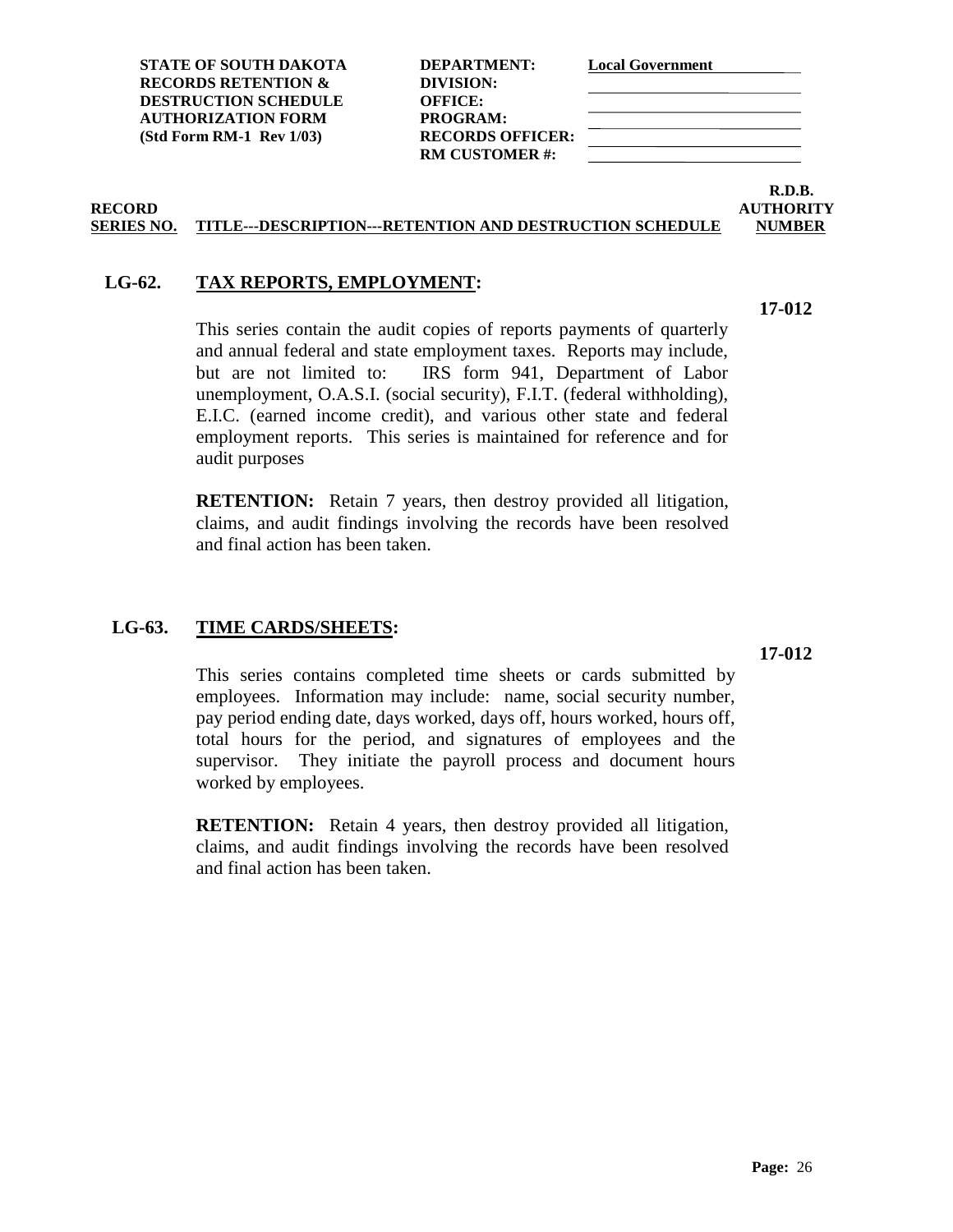**STATE OF SOUTH DAKOTA DEPARTMENT: Local Government**

**RECORDS RETENTION & DIVISION: DESTRUCTION SCHEDULE OFFICE: AUTHORIZATION FORM PROGRAM: (Std Form RM-1 Rev 1/03) RECORDS OFFICER: RM CUSTOMER #:**

### **RECORD AUTHORITY SERIES NO. TITLE---DESCRIPTION---RETENTION AND DESTRUCTION SCHEDULE NUMBER**

### <span id="page-34-0"></span>**LG-64. TRAVEL REQUESTS:**

This series contains copies of both in-state and out-of-state travel requests. Data elements might include: origin, destination, departure date, return date, departure time, return time, agency code, mode of travel, number of rider(s), estimated miles, driver's name, telephone number, return trip number, vehicle license number, date of entry, and travel coordinator's name. The forms are used for travel coordination and for authorizing payment of travel expenses upon return.

**RETENTION:** Retain 4 years, then destroy provided all litigation, claims, and audit findings involving the records have been resolved and final action has been taken.

### <span id="page-34-1"></span>**LG-65. UNCLAIMED CHECK RECORDS:**

This series contains records that document the issuance of a check/warrant that has never been cashed. This information should be forwarded to the State Treasurer if not claimed or resolved within twelve months of issuance.

**RETENTION:** Retain 5 years in office, then transfer to the State Treasurer pursuant to SDCL 43-41B, the Uniform Unclaimed Property Act.

**R.D.B.**

**17-012**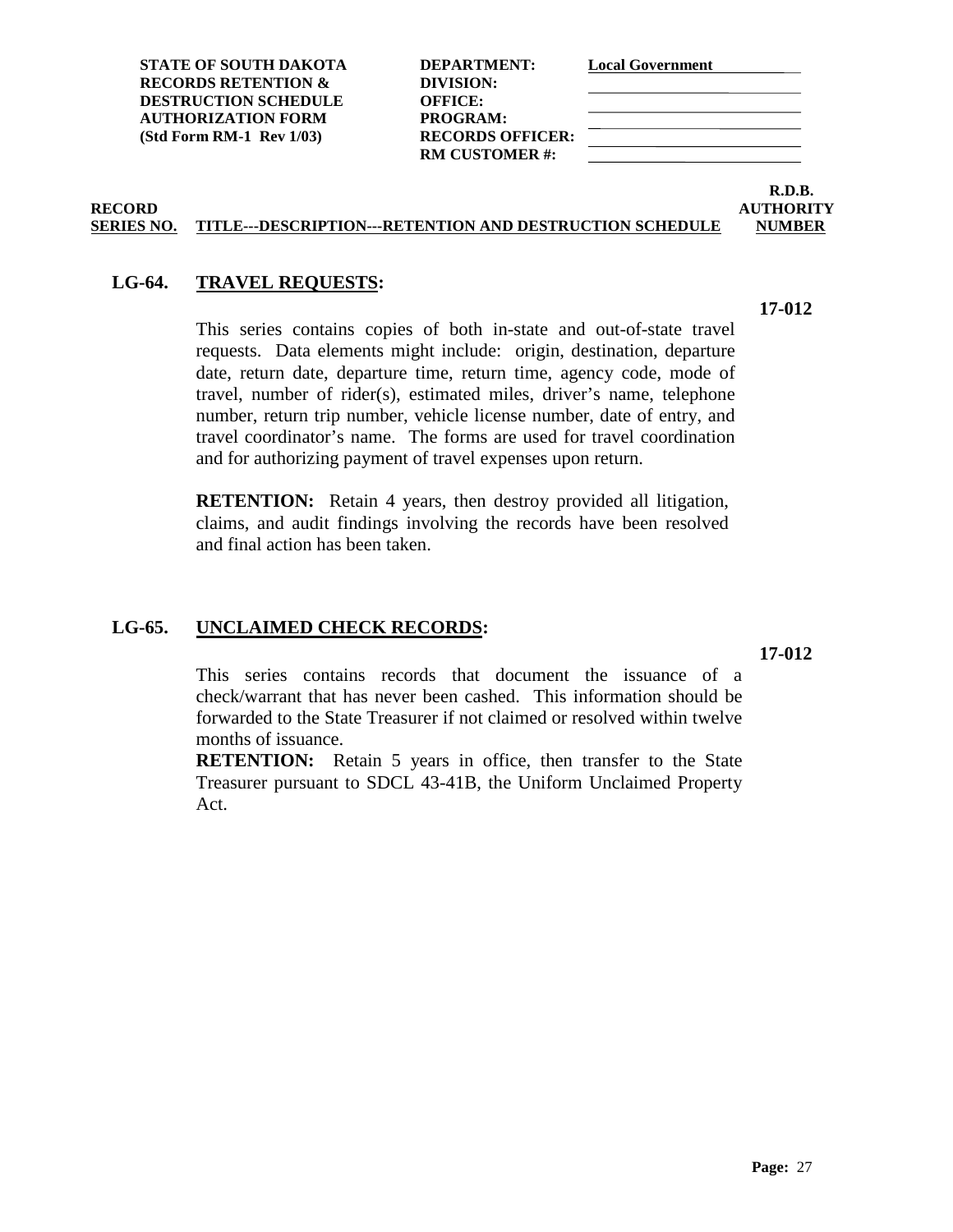**STATE OF SOUTH DAKOTA DEPARTMENT: Local Government RECORDS RETENTION & DIVISION: DESTRUCTION SCHEDULE OFFICE: AUTHORIZATION FORM PROGRAM: (Std Form RM-1 Rev 1/03) RECORDS OFFICER: RM CUSTOMER #:**

# **R.D.B.**

### **SERIES NO. TITLE---DESCRIPTION---RETENTION AND DESTRUCTION SCHEDULE NUMBER**

### <span id="page-35-0"></span>**LG-66. VEHICLE FILES:**

This series contains information regarding each vehicle. Information may, but is not limited to: trip data including vehicle identification number, sign-out sheets for each vehicle, sign-out dates and times, driver, return dates and times, beginning and ending odometer readings, and purposes of travel, fuel/oil usage data, and summaries of maintenance performed on each vehicle. This record series is maintained to document usage of each vehicle, to justify the sale of old vehicles and purchase of new vehicles, and for audit purposes

**RETENTION:** Retain 4 years, then destroy provided all litigation, claims, and audit findings involving the records have been resolved and final action has been taken.

### <span id="page-35-1"></span>**LG-67. VEHICLE TITLES:**

This series contains the owner's copy of the vehicle titles issued by the State Division of Motor Vehicles. It is used as documentation of vehicle ownership and includes: owner name and address, description of the vehicle, and lien holder information. The State Division of Motor Vehicles maintains the original titles.

**RETENTION:** Retain current in office. Transfer when respective vehicle has been sold or declared surplus

**17-012**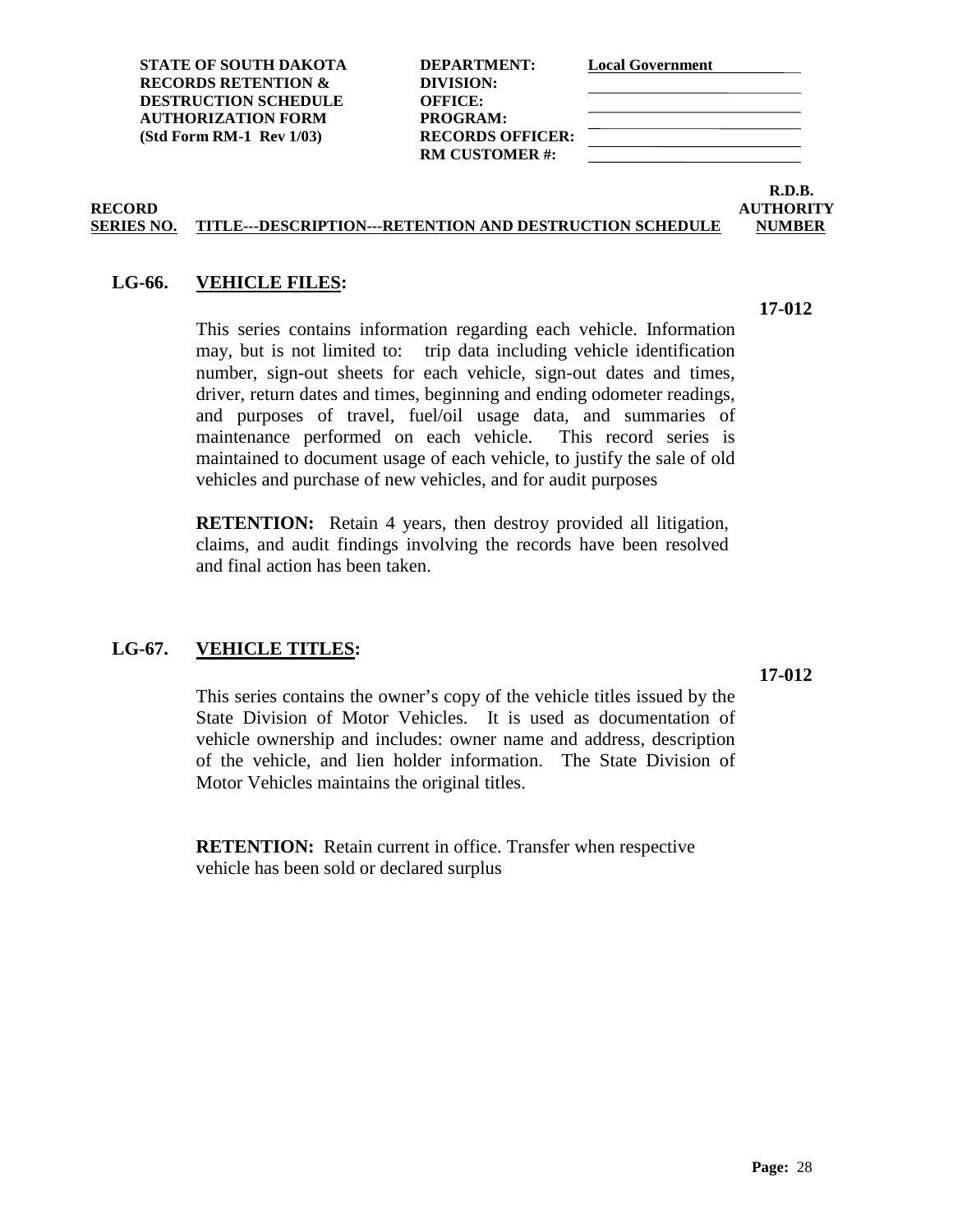**STATE OF SOUTH DAKOTA DEPARTMENT: Local Government RECORDS RETENTION & DIVISION: DESTRUCTION SCHEDULE OFFICE: AUTHORIZATION FORM PROGRAM: (Std Form RM-1 Rev 1/03) RECORDS OFFICER:**

**RM CUSTOMER #:**

**R.D.B. RECORD AUTHORITY**

### **SERIES NO. TITLE---DESCRIPTION---RETENTION AND DESTRUCTION SCHEDULE NUMBER**

### <span id="page-36-0"></span>**LG-68. VOUCHERS:**

This series may contain copies of travel, non-cash, direct, receiving, and journal vouchers. Each voucher includes: purpose of expenditure, amount, account code credited, date, to whom or to what account the funds are transferred, and authorized signatures. Vouchers are used for reference to determine quantities and descriptions of supplies and services ordered, for vendor information, and for audit purposes. Audit copies of vouchers may also include attachments such as purchase orders, requisitions, invoices, and packing slips.

**RETENTION:** Retain 4 years, then destroy provided all litigation, claims, and audit findings involving the records have been resolved and final action has been taken.

### <span id="page-36-1"></span>**LG-69. VOUCHERS, PETTY CASH:**

This series contains copies of completed vouchers used for the issuance of cash from the petty cash fund. Each voucher includes: the reason for which the money was expended, the amount, date, payee, and authorized signatures. They are used for reference and audit purposes.

**RETENTION:** Retain 4 years, then destroy provided all litigation, claims, and audit findings involving the records have been resolved and final action has been taken.

**17-012**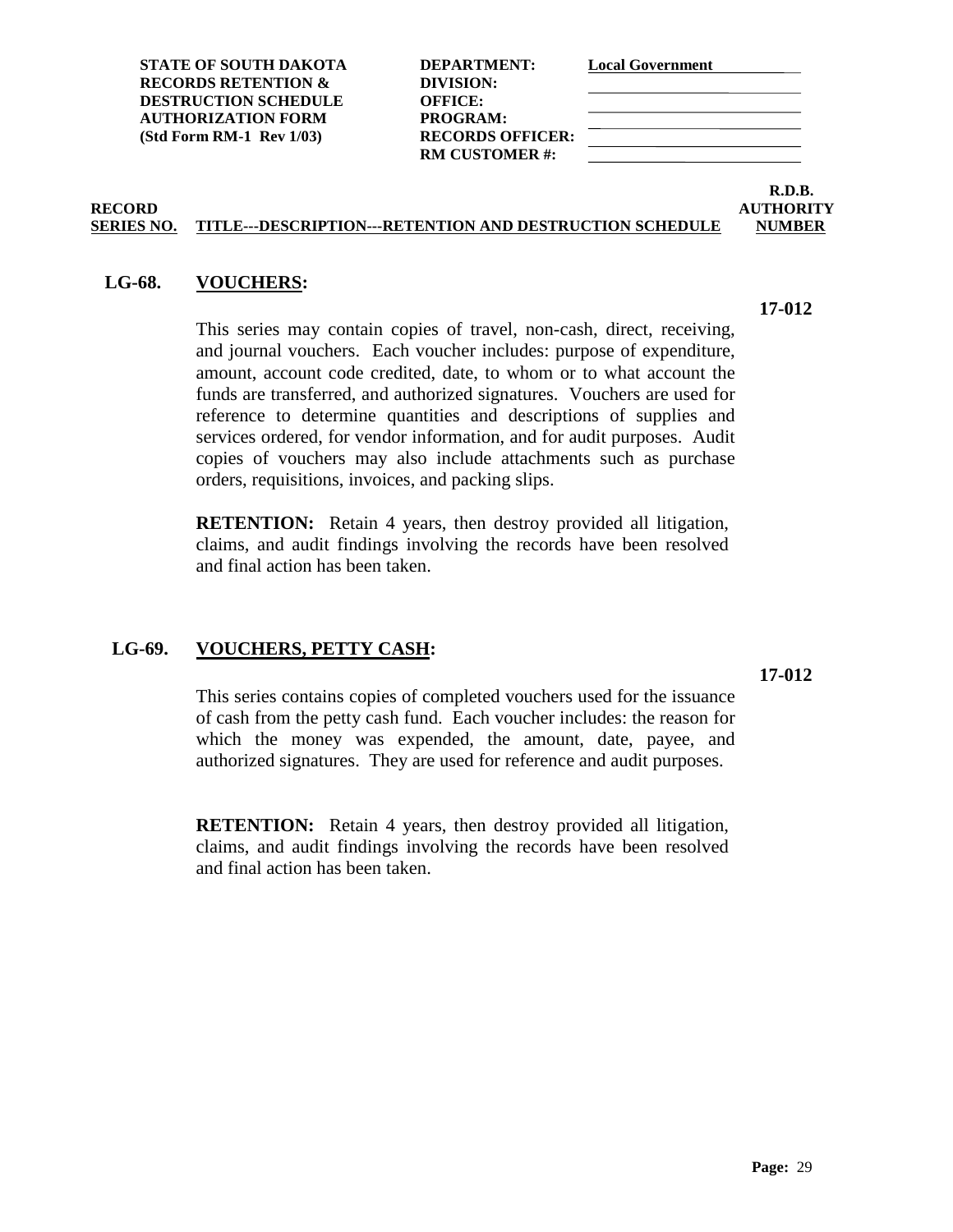**STATE OF SOUTH DAKOTA DEPARTMENT: Local Government RECORDS RETENTION & DIVISION: DESTRUCTION SCHEDULE OFFICE: AUTHORIZATION FORM PROGRAM: (Std Form RM-1 Rev 1/03) RECORDS OFFICER:**

**RM CUSTOMER #:**

### **R.D.B. RECORD AUTHORITY SERIES NO. TITLE---DESCRIPTION---RETENTION AND DESTRUCTION SCHEDULE NUMBER**

## <span id="page-37-0"></span>**LG-70. W-9 VENDOR FILES:**

This series is arranged alphabetically by vendor name and contains W-9 Vendor Registration Forms. Information may include: vendors legal name, address, telephone number, FAX number, legal business designation, taxpayer identification number, registered vendor with Small Business Administration, authorized signatures, date signed, and telephone number of the authorized individual signing the form. This record series is required by the federal government to be maintained for income tax reporting purposes.

**RETENTION:** Retain current in office. Destroy superseded or obsolete.

### <span id="page-37-1"></span>**LG-71. WAGE AND TAX STATEMENTS (W-2 FORMS):**

**17-012**

This form is generated annually and contains: name, social security number, number of exemptions, federal tax withheld, FICA tax withheld, total wages earned, state tax withheld, employer identification number, and employer's name and address. The original is retained by the employer and duplicates are mailed to the employee.

**RETENTION:** Retain 4 years, then destroy provided all litigation, claims, and audit findings involving the records have been resolved and final action has been taken.

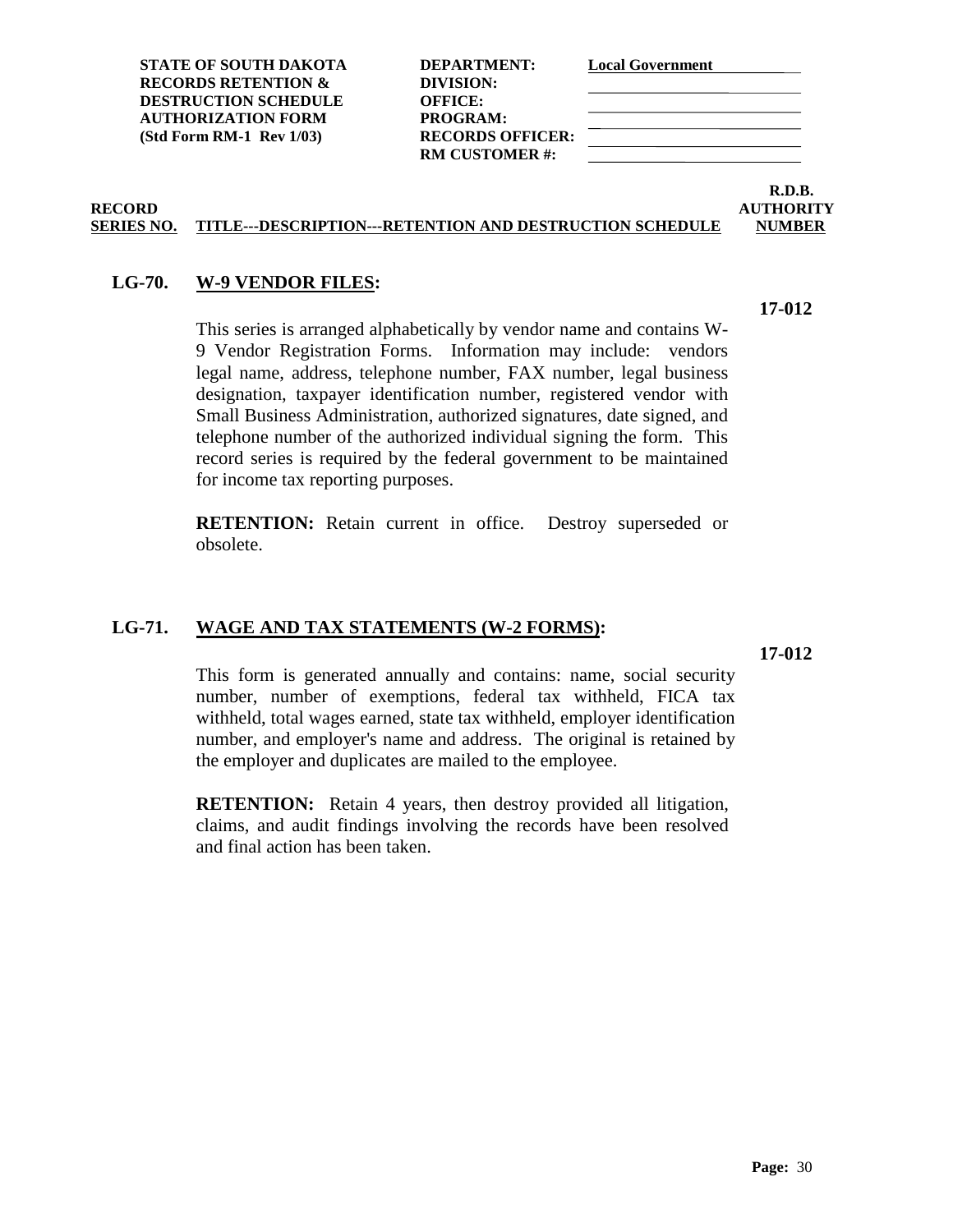| DEPARTMENT:             |
|-------------------------|
| DIVISION:               |
| <b>OFFICE:</b>          |
| PROGRAM:                |
| <b>RECORDS OFFICER:</b> |
| <b>RM CUSTOMER#:</b>    |
|                         |

### **R.D.B. RECORD AUTHORITY**

**17-012**

### **SERIES NO. TITLE---DESCRIPTION---RETENTION AND DESTRUCTION SCHEDULE NUMBER**

### <span id="page-38-0"></span>**LG-72. WAGE GARNISHMENTS:**

This series contains the legal instruments from the courts used to support the wage garnishment of an employee of the district. Garnishment of debts and property is provided for under SDCL 21-18.

**RETENTION:** Retain in office through satisfaction of garnishment. Destroy 4 years after satisfied provided all litigation, claim, and audit findings involving the records have been resolved and final action has been taken.

### <span id="page-38-1"></span>**LG-73. WITHHOLDING ALLOWANCE CERT. EMPLOYEE'S (W-4 FORM):**

**17-012**

This series contains the W-4 forms submitted by every employee in the district. Information may include: employee's name, social security number, marital status, address, allowances, exemptions, employee's signature, employer's name and address, and employer identification number. The W-4 remains in effect until employee changes it. The record series is used to inform the employer of how much money to withhold according to his tax liability.

**RETENTION:** Retain current in office. Destroy superseded or obsolete.